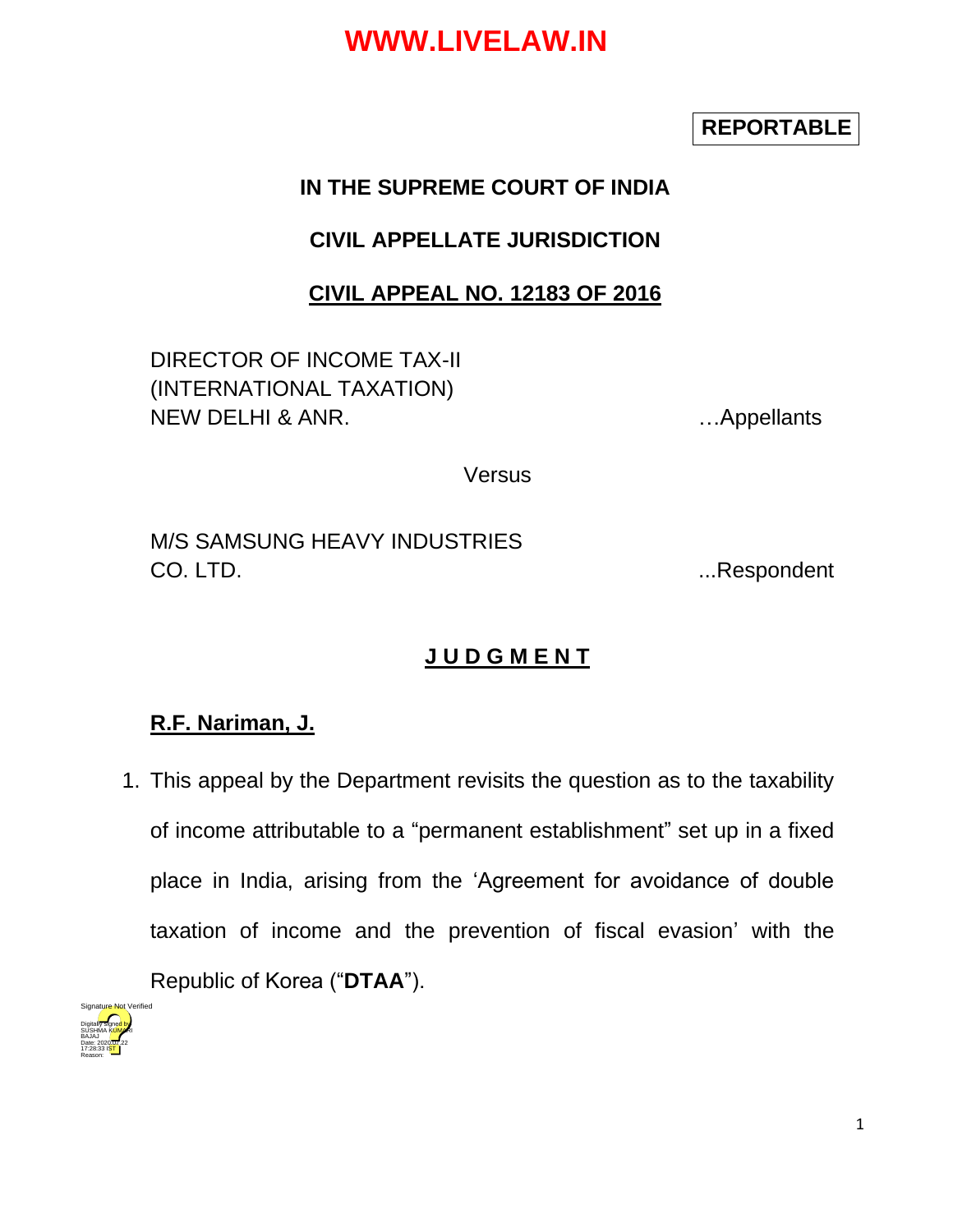- 2. On 28.02.2006, the Oil and Natural Gas Company ("**ONGC**") awarded a "turnkey" contract to a consortium comprising of the Respondent/Assessee, i.e. Samsung Heavy Industries Co. Ltd. (a Company incorporated in South Korea), and Larsen & Toubro Limited, being a contract for carrying out the "Work", *inter alia,* of surveys, design, engineering, procurement, fabrication, installation and modification at existing facilities, and start-up and commissioning of entire facilities covered under the 'Vasai East Development Project' ("**Project**").
- 3. On 24.05.2006, the Assessee set up a Project Office in Mumbai, India, which, as per the Assessee, was to act as "a communication channel" between the Assessee and ONGC in respect of the Project. Preengineering, survey, engineering, procurement and fabrication activities which took place abroad, all took place in the year 2006. Commencing from November, 2007, these platforms were then brought outside Mumbai to be installed at the Vasai East Development Project. The Project was to be completed by 26.07.2009.
- 4. With regard to Assessment Year 2007-2008, the Assessee filed a Return of Income on 21.08.2007 showing nil profit, as a loss of INR 23.5

2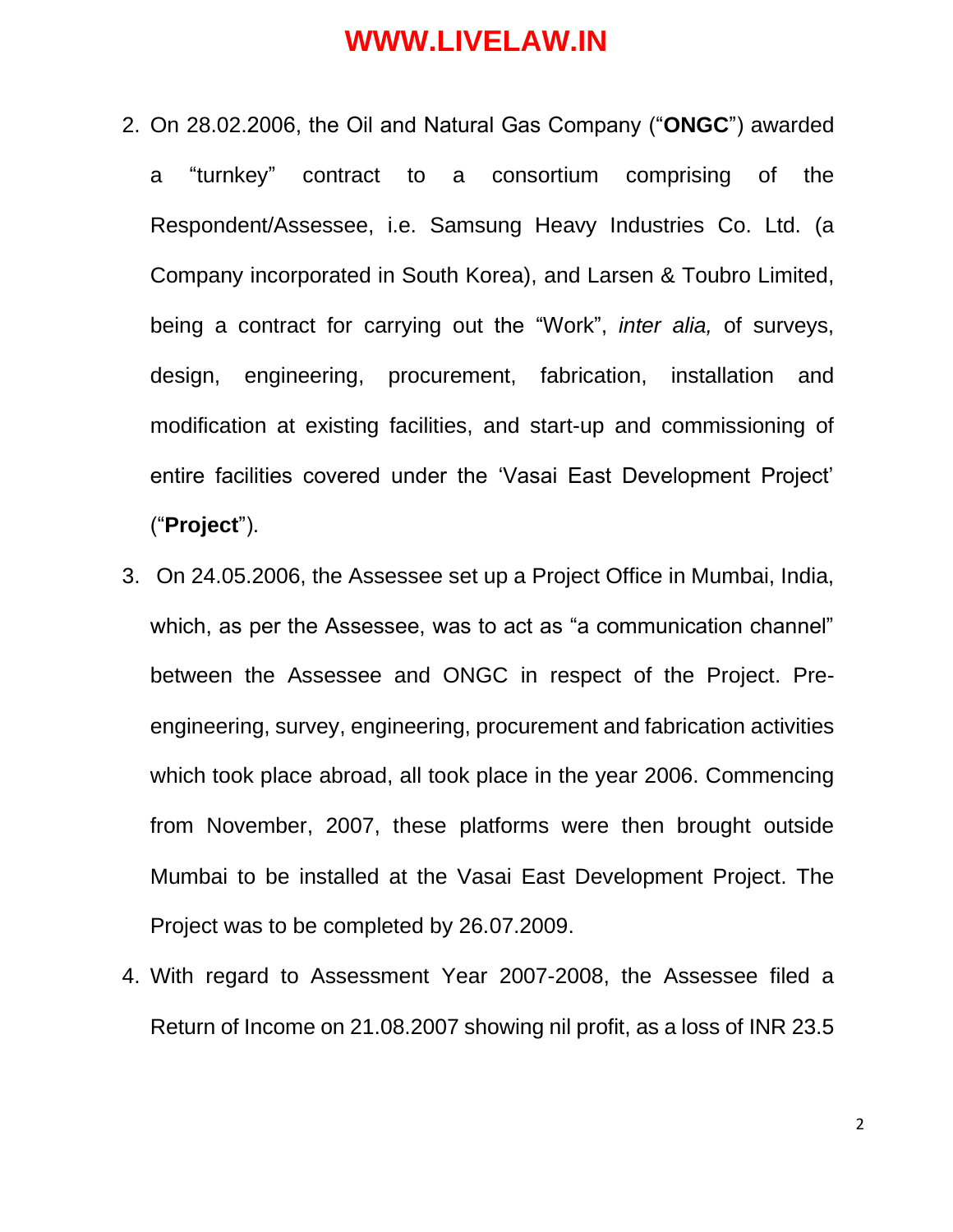lacs had allegedly been incurred in relation to the activities carried out by it in India.

5. On 29.08.2008, a show-cause notice was issued to the Assessee by the Income Tax authorities requiring it to show cause as to why the Return of Income had been filed only at nil, which was replied to in detail by the Assessee on 02.02.2009. Being dissatisfied with the reply, a draft Assessment Order was then passed on 31.12.2009 ("**Draft Order**") by the Assistant Director of Income Tax International Transactions at Dehradun ("**Assessing Officer**"). This Draft Order went into the terms of the agreement in great detail, and concluded that the Project in question is a single indivisible "turnkey" project, whereby ONGC was to take over a project that is completed only in India. Resultantly, profits arising from the successful commissioning of the Project would also arise only in India. This Court's judgment in **Commissioner of Income Tax and Another v. Hyundai Heavy Industries Co. Ltd.,** (2007) 7

SCC 422, was distinguished by the learned Assessing Officer stating that, in that case, the project was in two separate parts, unlike the Project in the present case. Referring then to the Mumbai Project Office, the Assessing Officer held: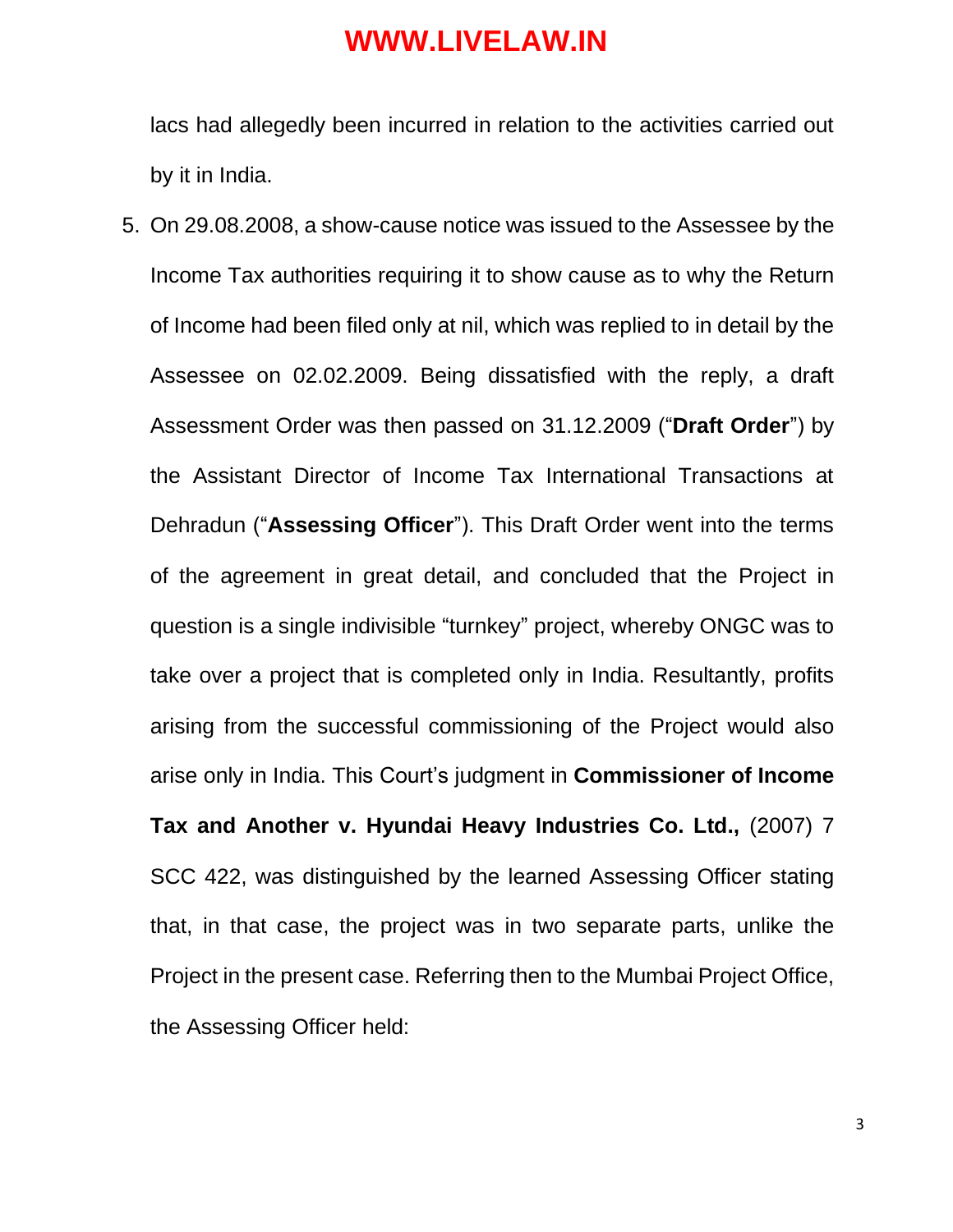"It is evident from the above that the work relating to fabrication and procurement of material was very much a part of the contract for execution of work assigned by ONGC. The work was wholly executed by PE in India and it would be absurd to suggest that PE in India was not associated with the designing or fabrication of materials."

6. Having so held, the Draft Order then went on to attribute 25% of the

revenues allegedly earned outside India (which totalled INR 113,43,78,960) as being the income of the Assessee exigible to tax, which came to INR 28,35,94,740. The Dispute Resolution Panel, by its order dated 30.9.2010, after considering objections to the Draft Order by the Assessee, then held:

"The Assessing Officer has given a specific finding that the assessee had a project office in India, when it was given the contract. The assessee has not contested the existence of the Project office in India but it has only contested that the project was used merely for preparatory and auxiliary activities. This submission of the assessee does not hold merit because if it wanted to perform only preparatory and auxiliary activities then it could have opened a liaison office. The opening of a project office clearly shows that the assessee was doing something more than what would have been done through liaison office. In any case nature and purport of activities undertaken in India determine the existence of PE. Considering the nature of activities undertaken in India it is clear that PE existed in the case of assessee."

7. It then confirmed the finding contained in the Draft Order that the agreement was a "turnkey" project which could not be split up, as a result of which the entire profit earned from the Project would be earned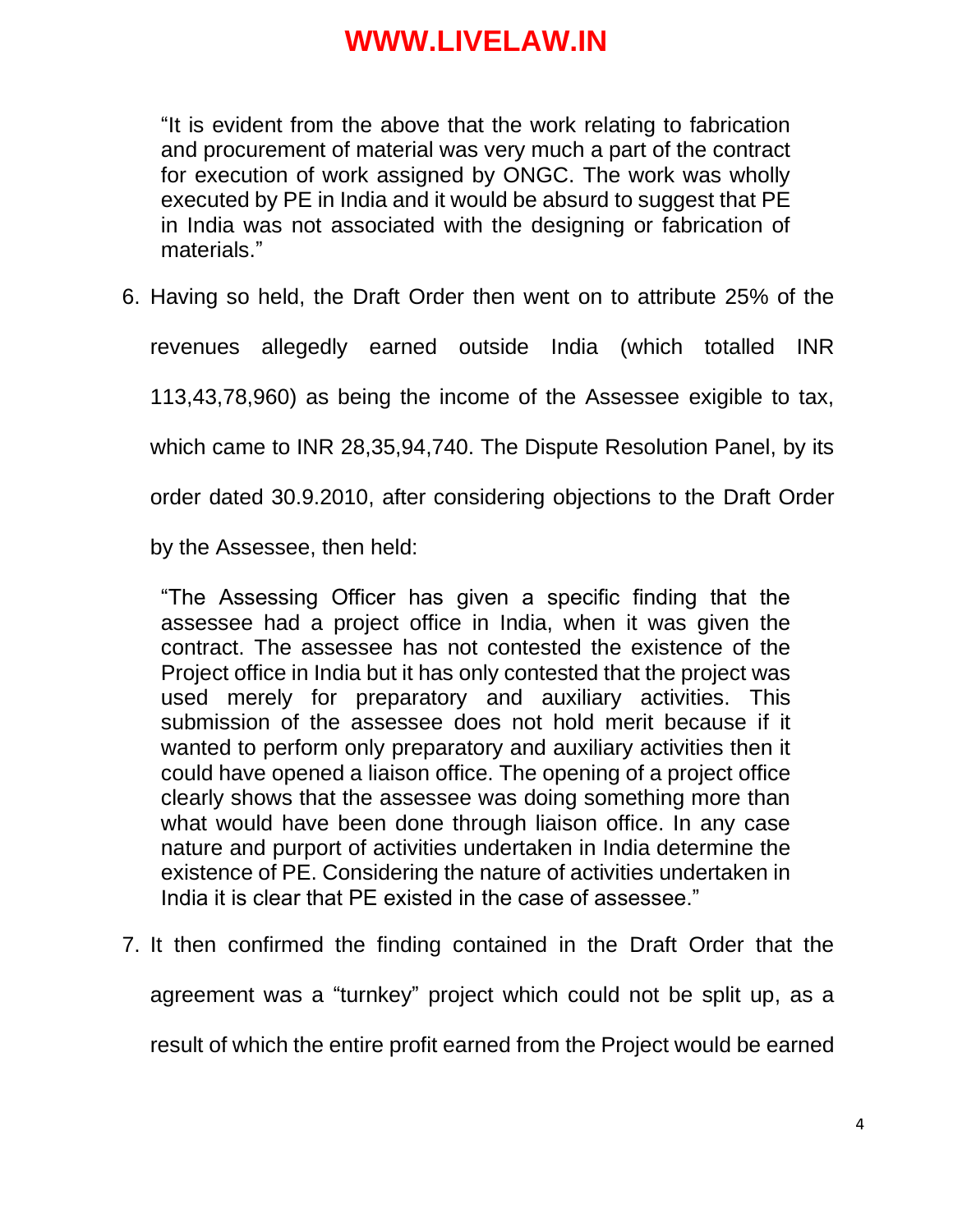within India. Basing itself on data obtained from the database "Capital Line", the Panel picked up four similar projects executed by companies outside India, and found the average profit margin to be 24.7%, which, according to the Panel, would therefore justify the figure of 25% arrived at in the Draft Order. The Panel having dismissed the Assessee's objections, the Draft Order was made final by the Assessing Officer on 25.10.2010. The Assessee then filed an appeal against the Assessment Order before the Income Tax Appellate Tribunal ("**ITAT**").

8. The decision of the ITAT on 30.08.2011 went into the establishment of the Project Office at Mumbai in much more detail than had been gone into either in the Draft Order or the Dispute Resolution Panel's decision. The ITAT referred to and relied upon an application dated 24.04.2006, which had been submitted by the Assessee to the Reserve Bank of India ("**RBI**") for opening the Project Office, which in turn referred to a Board Resolution of the Company dated 03.04.2006 for opening the Project Office in India. It further referred to correspondence showing that one Mr. Sangsoon Park, the General Manager of the Assessee Company, had been appointed as a representative of the Company to sign documents for opening of the Project Office and a bank account in India,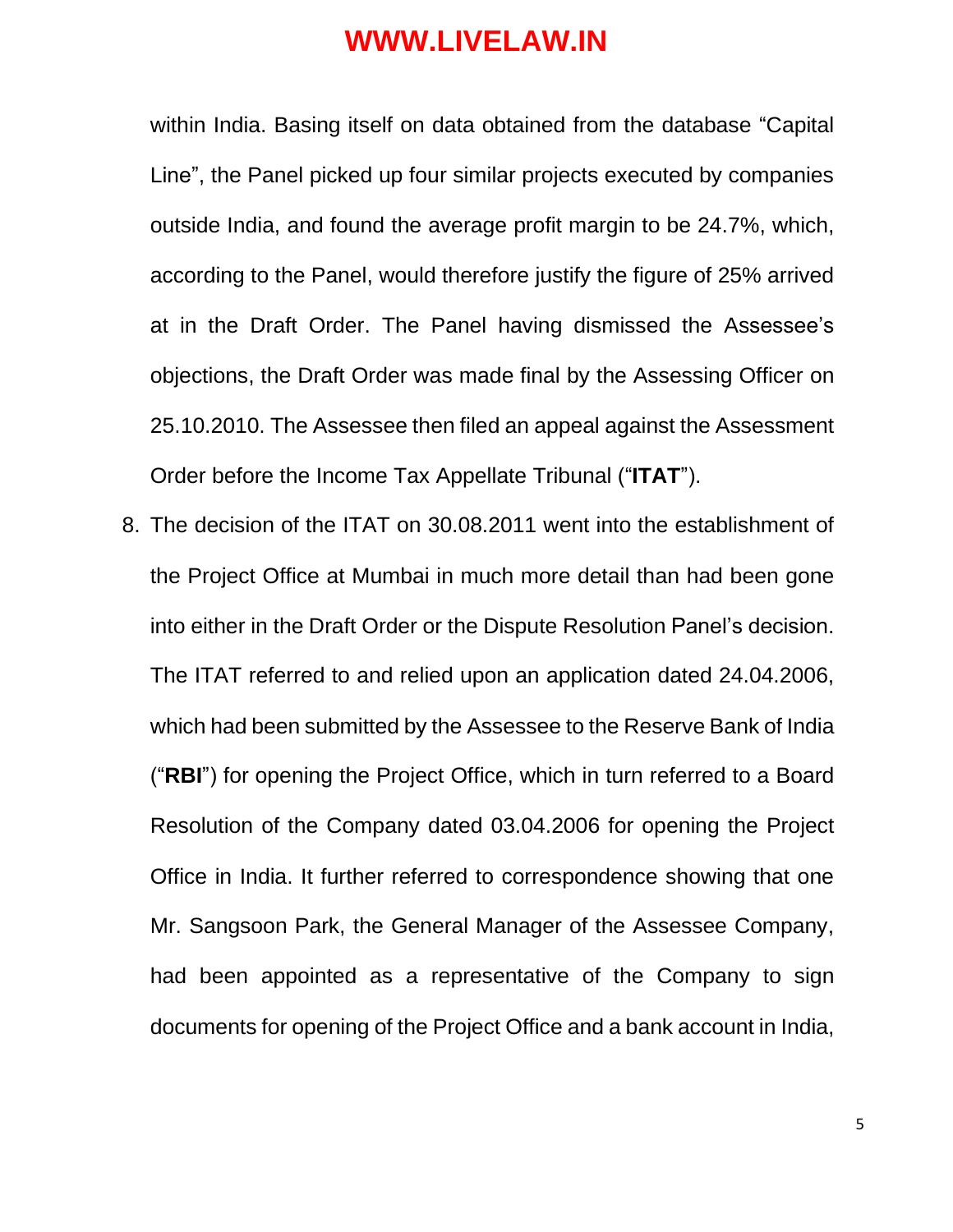and to look after operations of the Project Office. After setting out the

Board Resolution dated 03.04.2006 in detail, the ITAT concluded:

"70. It can be seen from all the above documents that the scope of Mumbai Project Office has neither been restricted by the assessee company itself or it has also not been restricted by RBI in any terms. This is relevant for the reason that in Hyundai Heavy Industries case, it is a matter of record that project office opened by the said assessee, according to permission given by the RBI, was to work only as a liaison office and was not authorised to carry on any business activity. This is the vital difference between the two cases namely the case of the assessee and Hyundai Heavy Industries case.

71. There is a force in the contention of the ld. DR that the words "That the company hereby open one project office in Mumbai, India for coordination and execution of Vasai East Development Project for Oil and Natural Gas Corporation ("ONGC"), India" used by the assessee company in its resolution of Board of Directors meeting dated 3<sup>rd</sup> April, 2006 makes it amply clear that project office was opened for coordination and execution of impugned project. In absence of any restriction put by the assessee in the application moved by it to RBI, in the resolutions passed by the assessee company for the opening of the project office at Mumbai and the permission given by RBI, it cannot be said that Mumbai project office was not a fixed place of business of the assessee in India to carry out wholly or partly the impugned contract in India within the meaning of Article 5.1 of DTAA. These documents make it clear that all the activities to be carried out in respect of impugned contract will be routed through the project office only. Pre-surveys were to be first conducted which will determine the nature of the designing on the basis of which pre-engineering and pre-designing was to be done with respect to the entire project. The next main condition of the contract was that, as a condition precedent, the assessee had to obtain insurance with respect to the entire project which has been in fact obtained by the assessee in India for which the assessee has received major payment during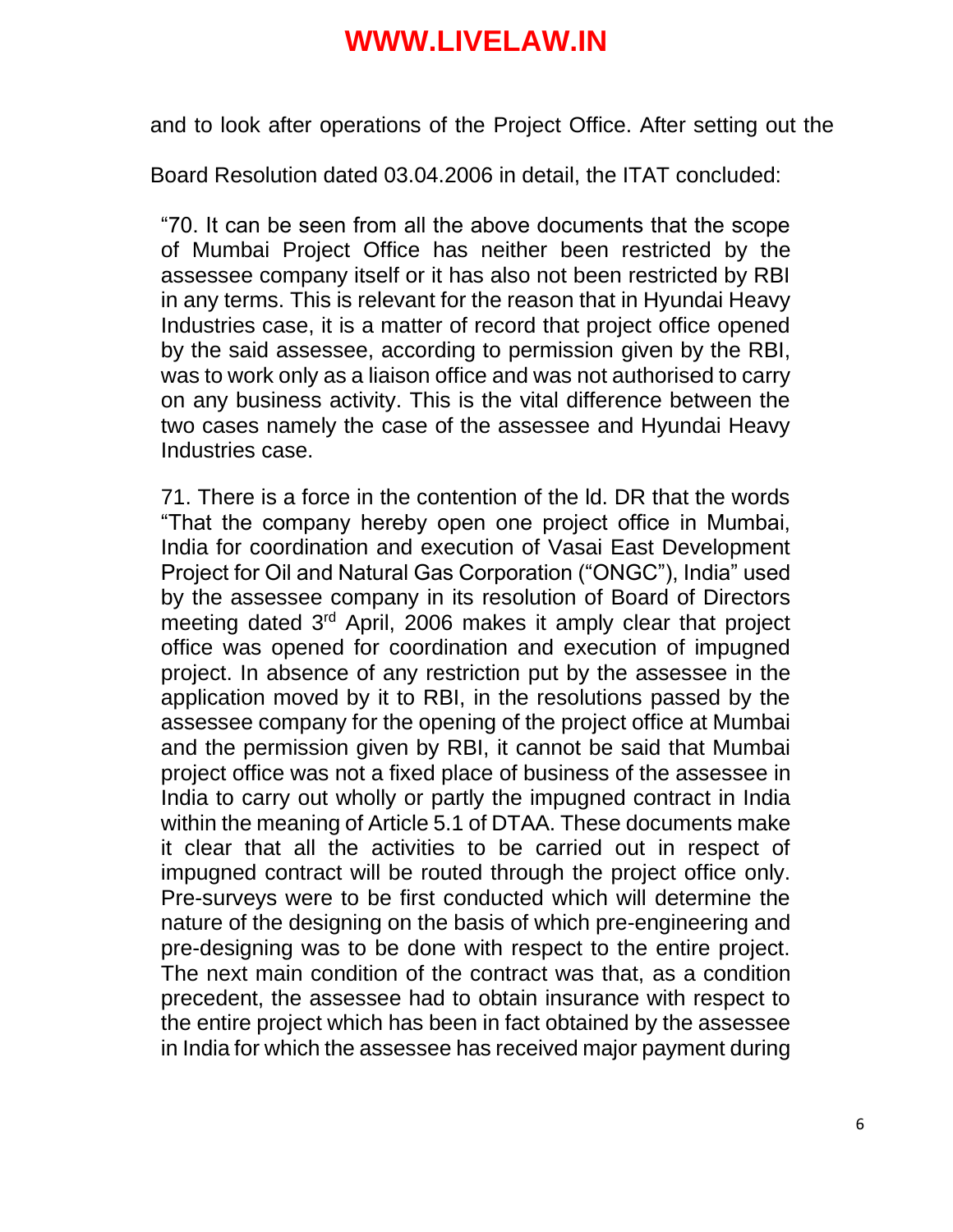the year under consideration itself. The said policy has not been shown to be restricted only with regard to activities of the assessee outside India."

9. The ITAT thus confirmed the decisions of the Assessing Officer and the Dispute Resolution Panel that the contract was indivisible. It then went on to deal with the argument on behalf of the Assessee that the Project

Office was only an auxiliary office, and did not involve itself in any core

activity of business, as accounts that were produced would show that

there was no expenditure which related to execution of the project. This

argument was disposed of as follows:

"The way the terms of the contract are described and the way the work on contract has to proceed clearly describe that in all the activities of contract there will be the role of Mumbai project office as the same has to work as a channel between assessee company and ONGC. If PE of the assessee exists within the meaning of Article 5.1 and 5.2 and assessee claims that despite there being PE in terms of clause 5.1 and 5.2, it falls under exclusionary Article 5.4 then onus is on assessee to prove that activities of its PE are in the nature of preparatory or auxiliary in nature. No material has been brought on record by the assessee to prove the said fact. The arguments put forward in this respect are only by inference such as the accounts maintained by the assessee in India through which it is the argument of the ld. Counsel of the assessee that it does not contain any expenditure relating to execution of the contract. But such argument is not acceptable as the maintenance of account is in the hands of assessee and mere the mode of maintaining the accounts alone cannot determine the character of PE as the role of PE only will be relevant to determine what kind of activities it has carried on. As pointed out earlier the way the contract has to proceed,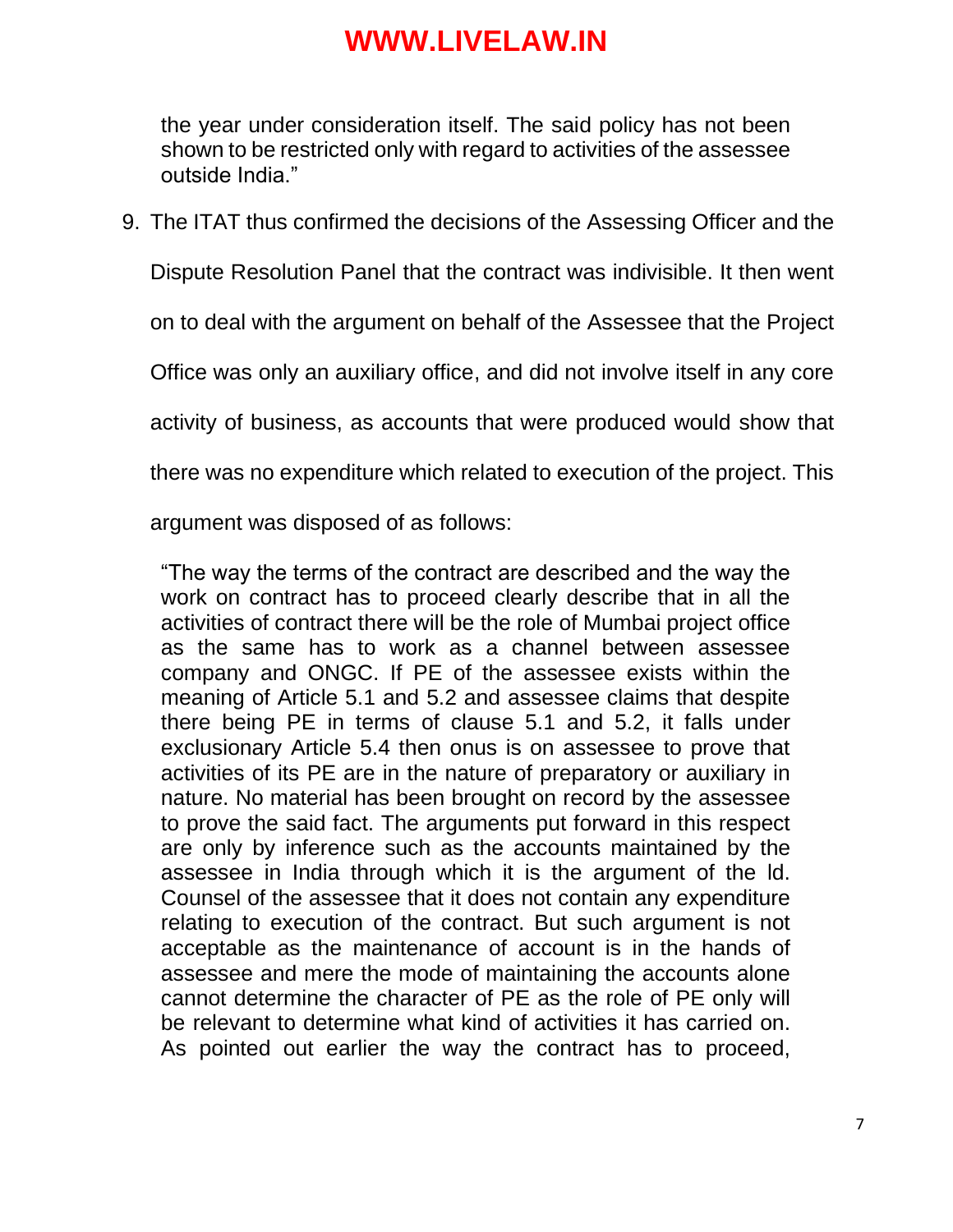Mumbai project office of the assessee has to play a vital role in the execution of entire contract and if assessee wants to contend otherwise, the onus is on assessee and not on the revenue."

10.Having so held, the ITAT found that there was a lack of material to ascertain as to what extent activities of the business were carried on by the Assessee through the Mumbai Project Office, and therefore it was considered just and proper to set aside the attribution of 25% of gross revenue earned outside India – which was attributed as income earned from the Mumbai project office – the matter being sent back to the Assessing Officer to ascertain profits attributable to the Mumbai project office after examining the necessary facts. An appeal from the ITAT was filed in the High Court at Uttarakhand by the Assessee. Five substantial questions of law were framed by the High Court in the appeal as follows:

"(i) Whether, on the facts and in the circumstances of the case, the Tribunal erred in law in holding that the appellant had a fixed place 'Permanent Establishment' (PE) in India under Article 5(1)/(2) of the Double Taxation Avoidance Agreement between India and Korea ('the Treaty'), in the form of project office in Mumbai?

(ii) Whether, on the facts and circumstances of the case and in law, the finding of the Tribunal that the project office was opened for co-ordination and execution of the VED project and all activities to be carried out in relation to the said project were routed through the project office only, is perverse inasmuch as the same is based on selective and/or incomplete reference to the material on record, irrelevant considerations and incorrect appreciation of the role of the project office?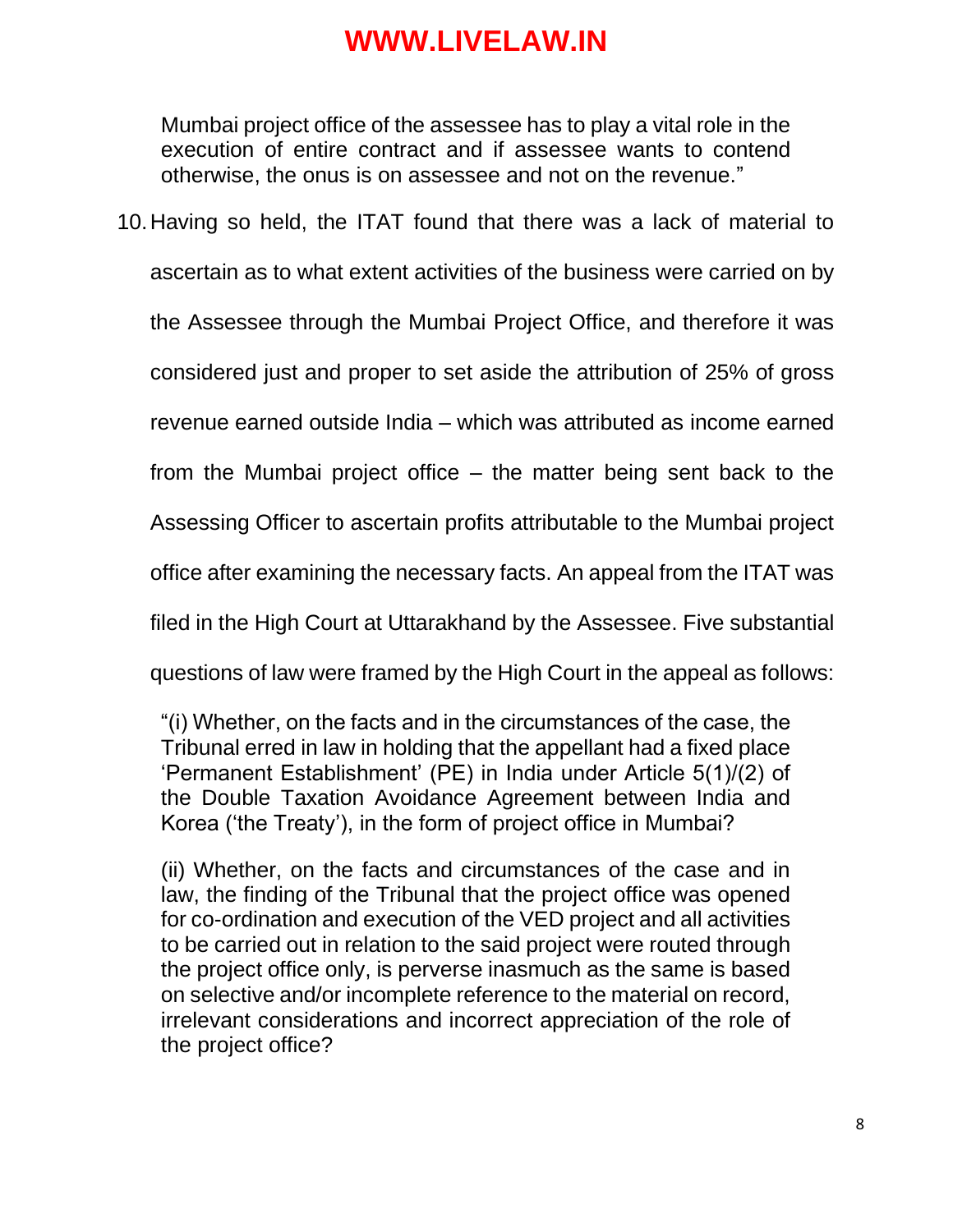(iii) Without prejudice, whether, on the facts and the circumstances of the case and in law, the Tribunal erred in not holding that even if the appellant had fixed place PE in India, no income on account of offshore activities, i.e. the operations carried out outside India (viz., designing, engineering, material procurement, fabrication, transportation activities) was attributable to the said PE, instead, in setting the issue to the file of the assessing officer?

(iv) Without prejudice, whether, on the facts and circumstances of the case and in law, the Tribunal erred in not holding that even if the appellant had fixed place PE in India, no income could be brought to tax in India since the appellant had incurred overall losses in respect of the VED project?

(v) Whether, on the facts and circumstances of the case, the contract was divisible/distinguishable pertaining to the activities associated with designing, fabrication and installation of platforms and, if so, whether the activities pertaining to designing and fabrication took place in any part of India?"

11.By the impugned judgment dated 27.12.2013, the High Court found that

the order of the Assessing Officer had been confirmed by the ITAT, and

concerned itself only with the following question:

"In other words, can it be said that the Agreement permitted the India Taxing Authority to arbitrarily fix a part of the revenue to the permanent establishment of the appellant in India?"

12.The High Court held that the question as to whether the Project Office

opened at Mumbai cannot be said to be a "permanent establishment"

within the meaning of Article 5 of the DTAA would be of no

consequence. The High Court then held that there was no finding that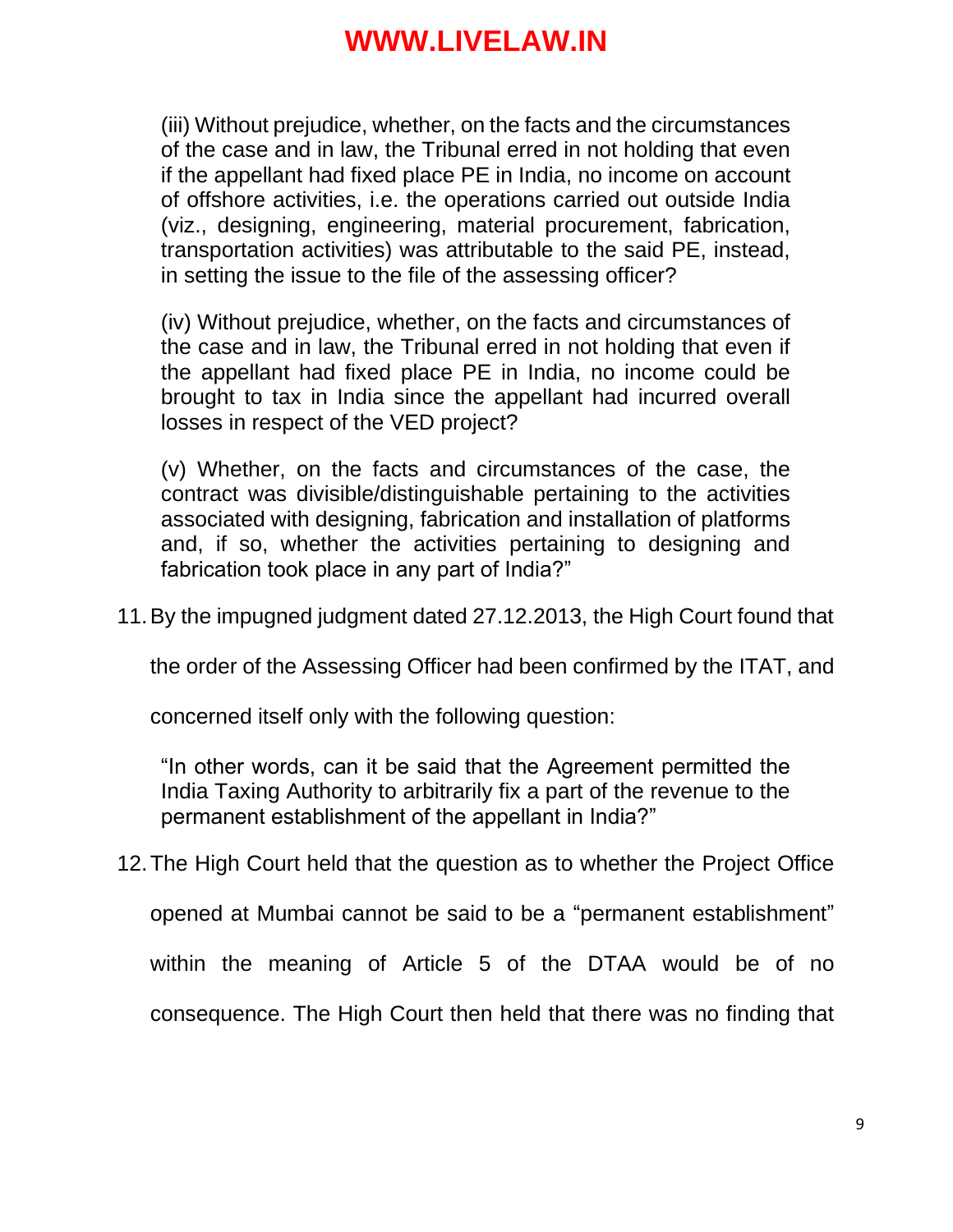25% of the gross revenue of the Assessee outside India was attributable to the business carried out by the Project Office of the Assessee. According to the High Court, neither the Assessing Officer nor the ITAT made any effort to bring on record any evidence to justify this figure. This being the position, the appeal of the Assessee was allowed in the following terms:

"10. That being the situation we allow the appeal, set aside the judgment and order under appeal as well as the assessment order insofar as the same relates to imposition of tax liability on the 25% of the receipt upon the appellant in the circumstances mentioned above, and observe that the questions of law formulated by us, while admitting the appeal, have not, in fact, arisen on the facts and circumstances of the case, but the real question was, whether the tax liability could be fastened without establishing that the same is attributable to the tax identity or permanent establishment of the enterprise situate in India and the same, we think, is answered in the negative and in favour of the appellant."

13.Shri N. Venkataraman, learned Additional Solicitor General appearing

for the Appellants, has read to us in copious detail the Draft Order, the Dispute Resolution Panel Order, the ITAT judgment and the impugned High Court judgment. He argued that the facts of the present case would show, as was correctly held by all the authorities and the Tribunal, that the Project, being a "turnkey" project, was one and indivisible, and the entire revenue earned would therefore be taxable in India. He said that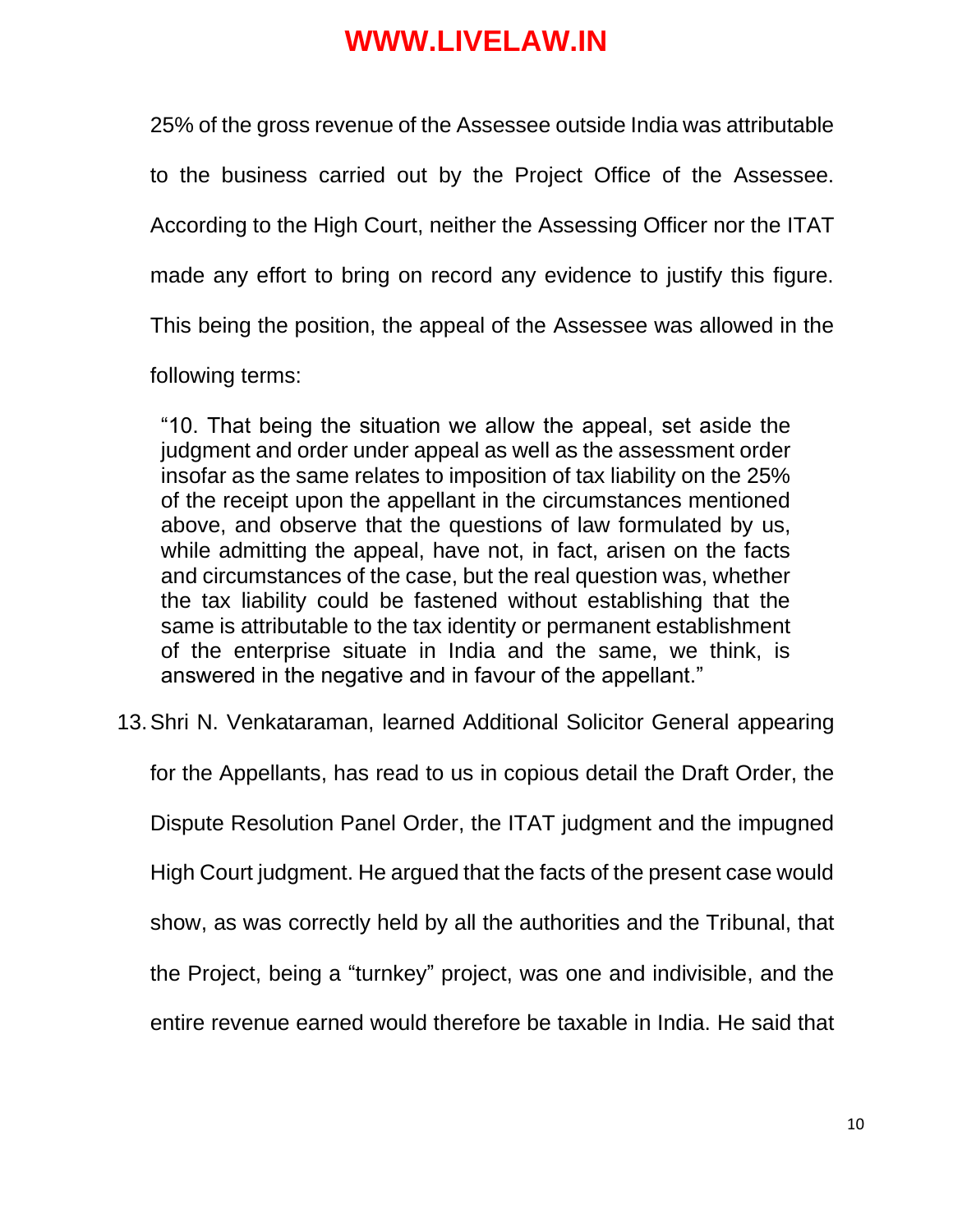the judgment in **Hyundai Heavy Industries Co. Ltd.** (supra) was correctly distinguished by the authorities, as that was a case where a turnkey project was in fact bifurcated into two parts, namely, a separate agreement as to design, manufacture, erection etc. culminating in another separate agreement relating to installation. On the facts of that case it was found that the permanent establishment was set up only at the stage of installation, i.e. long after the revenue had been earned from manufacture, design etc., and it was for that reason that it could not be brought to tax. He also sought to distinguish the judgment in **M/s DIT (International Taxation), Mumbai v. M/s Morgan Stanley & Co. Inc.**, (2007) 7 SCC 1, and relied upon certain passages in a recent judgment reported as **Asst. Director of Income Tax, New Delhi v. E-Funds IT Solution Inc.** (2018) 13 SCC 294. He argued that the High Court judgment was cryptic and did not address any of the real issues that arose on the facts of this case. He further argued that it was completely incorrect to state that there was no finding that 25% of the gross revenue of the Assessee was attributable to the business carried out by the Project Office of the Assessee. On the contrary, he referred to all the documents that ITAT had looked at to show that the Project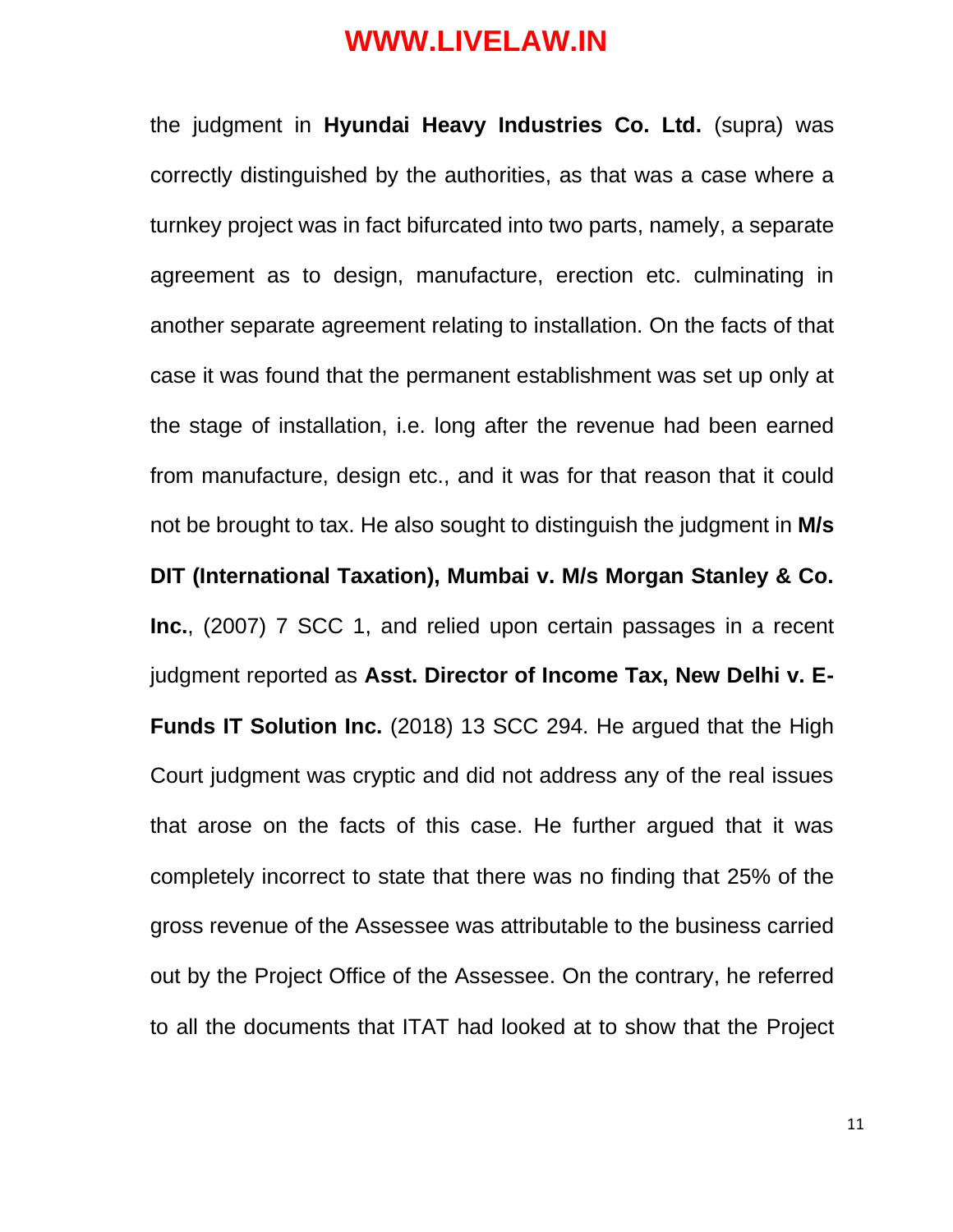Office at Mumbai was not a mere liaison office, but was vitally connected with the core business of the Assessee and that therefore, in the absence of figures given by the Assessee, a "best-judgment" assessment had to be made of profits attributable to such permanent establishment. That best-judgment assessment, though made in the Draft Order and the Dispute Resolution Panel Order, has been set aside by ITAT, resulting in a remand to the Assessing Officer. There was nothing wrong, therefore, with the ITAT judgment, which should not have been interfered with by the High Court without answering a single substantial question of law raised before it.

14.Shri S. Ganesh, learned Senior Advocate appearing on behalf of the Respondent/Assessee, relied heavily upon Articles 5 and 7 of the DTAA, and argued that the Project Office in Mumbai consisted of only two employees, neither of whom had any technical qualification whatsoever. Secondly, the accounts that were produced would show that the Project Office had not incurred any expenditure on execution of the project. He read to us in copious detail the documents relied upon by the ITAT, and argued that the ITAT had come to a perverse finding that the Project Office had been set up not merely as a liaison office but as an office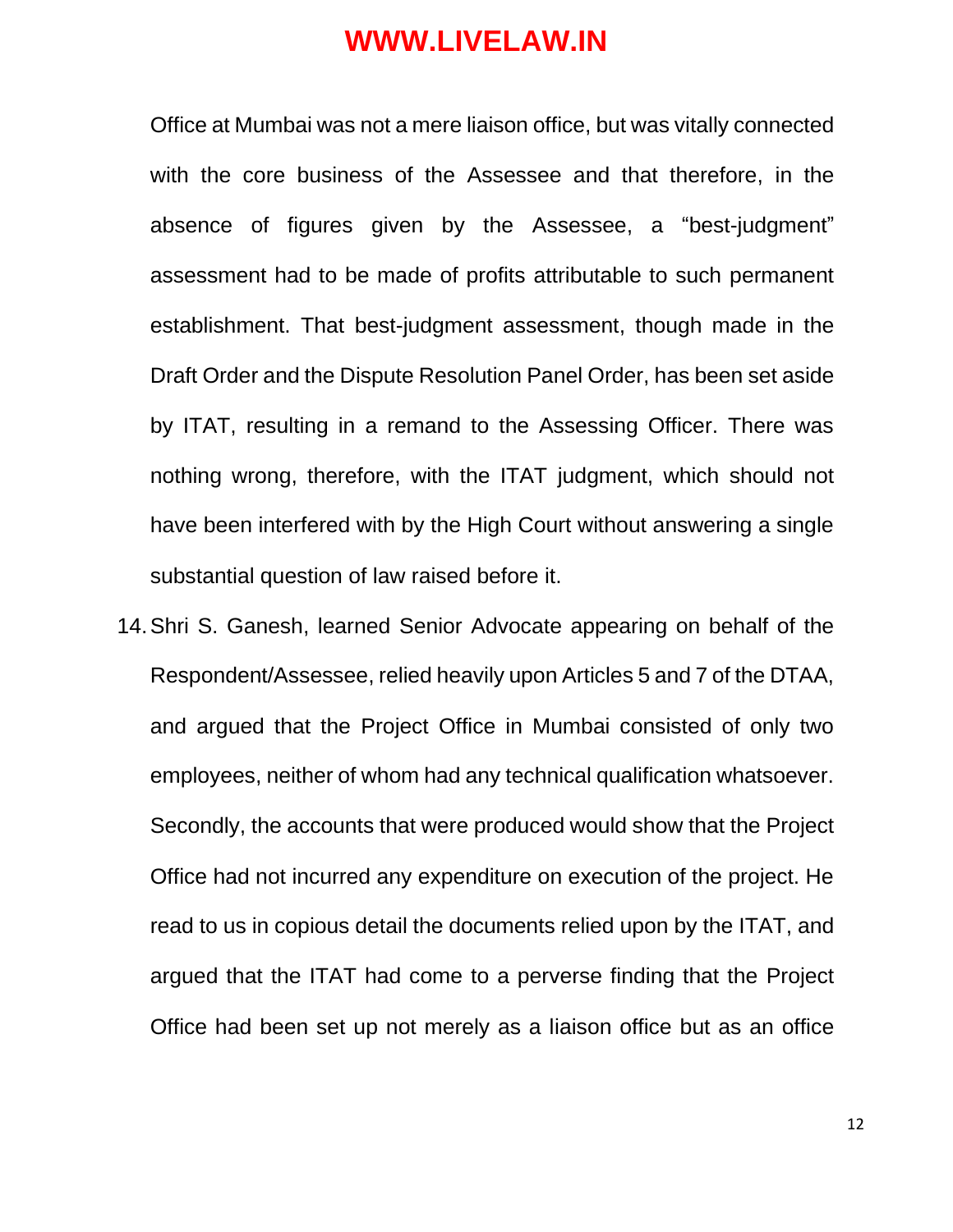through which core activities of the Assessee were carried out. He further argued, that in any case, the burden of establishing that a foreign Assessee has a permanent establishment in India is on the tax authorities, which burden had not been discharged on the facts of the present case. He then relied heavily on **Hyundai Heavy Industries Co. Ltd.** (supra) to state that the facts in the present case were similar to the facts in that case, which would therefore apply on all fours to this case. He then argued that even assuming that there is a permanent establishment in India through which the core business activity of the Assessee was carried out, no taxable income can be attributed to it, as audited accounts that were produced showed that the project did not yield any profit, but in fact resulted in only losses.

15.Having heard learned counsel for both parties, it is important to first set out the relevant provisions of the DTAA. The relevant provisions of Article 5 of the aforesaid treaty reads as follows:

"ARTICLE 5 - Permanent establishment –

1. For the purposes of this Convention, the term "permanent establishment" means a fixed place of business through which the business of an enterprise is wholly or partly carried on.

2. The term "permanent establishment" shall include especially— (a) a place of management; (b) a branch; (c) an office; (d) a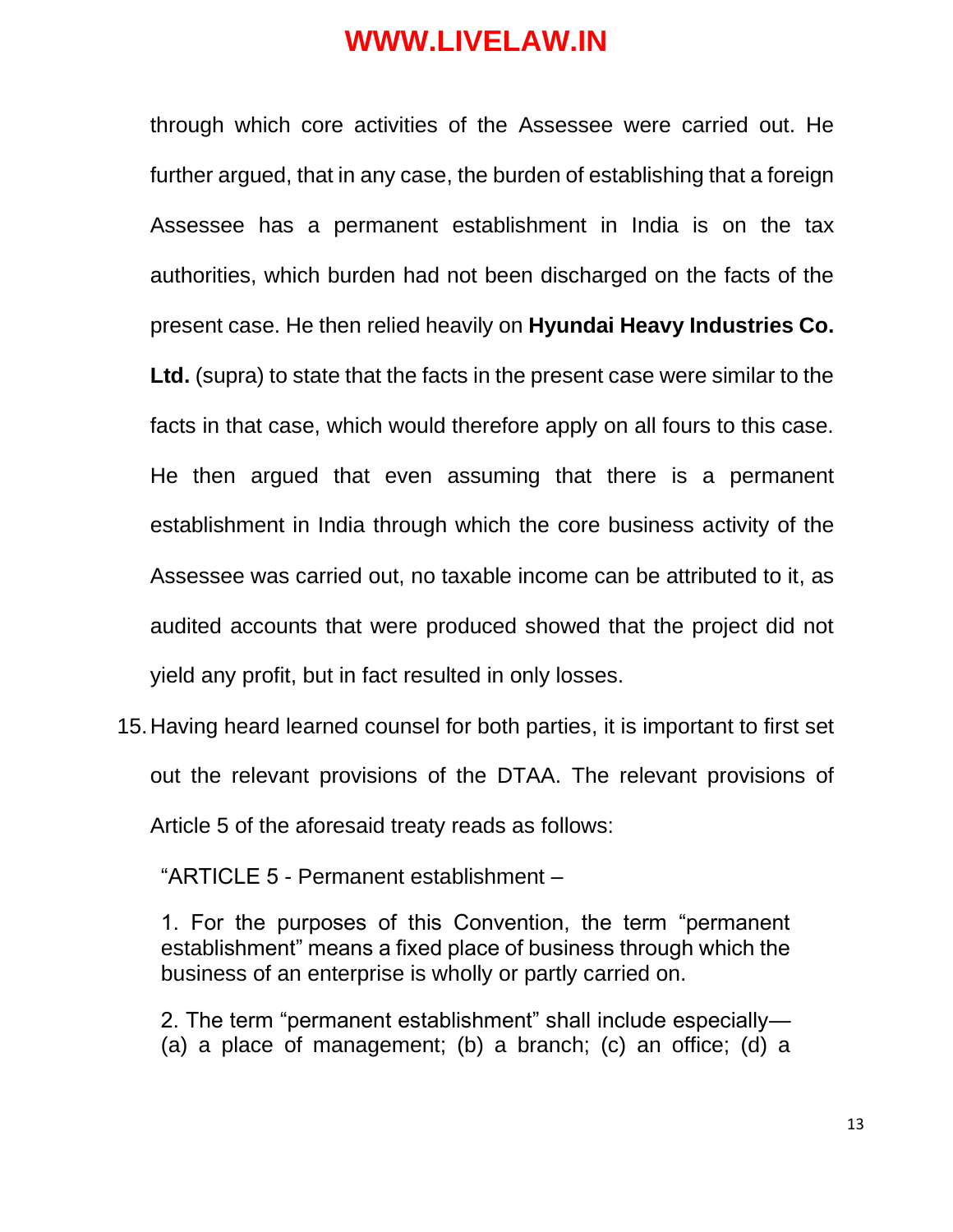factory; (e) a workshop; and (f) a mine, an oil or gas well, a quarry or any other place of extraction of natural resources.

3. The term "permanent establishment" likewise encompasses a building site, a construction, assembly or installation project or supervisory activities in connection therewith, but only where such site, project or activities continue for a period of more than nine months.

4. Notwithstanding the preceding provisions of this article, the term "permanent establishment" shall be deemed not to include—

(a) the use of facilities solely for the purpose of storage, display or delivery of goods or merchandise belonging to the enterprise;

(b) the maintenance of a stock of goods or merchandise belonging to the enterprise solely for the purpose of storage, display or delivery;

(c) the maintenance of a stock of goods or merchandise belonging to the enterprise solely for the purpose of processing by another enterprise;

(d) the maintenance of a fixed place of business solely for the purpose of purchasing goods or merchandise or for collecting information, for the enterprise;

(e) the maintenance of a fixed place of business solely for the purpose of advertising, the supply of information, scientific research or any other activity, if it has a preparatory or auxiliary character in the trade or business of the enterprise;

(f) the maintenance of a fixed place if business solely for any combination of activities mentioned in sub-paragraphs (a) to (e) of this paragraph, provided that the overall activity of the fixed place of business resulting from this combination is of a preparatory or auxiliary character.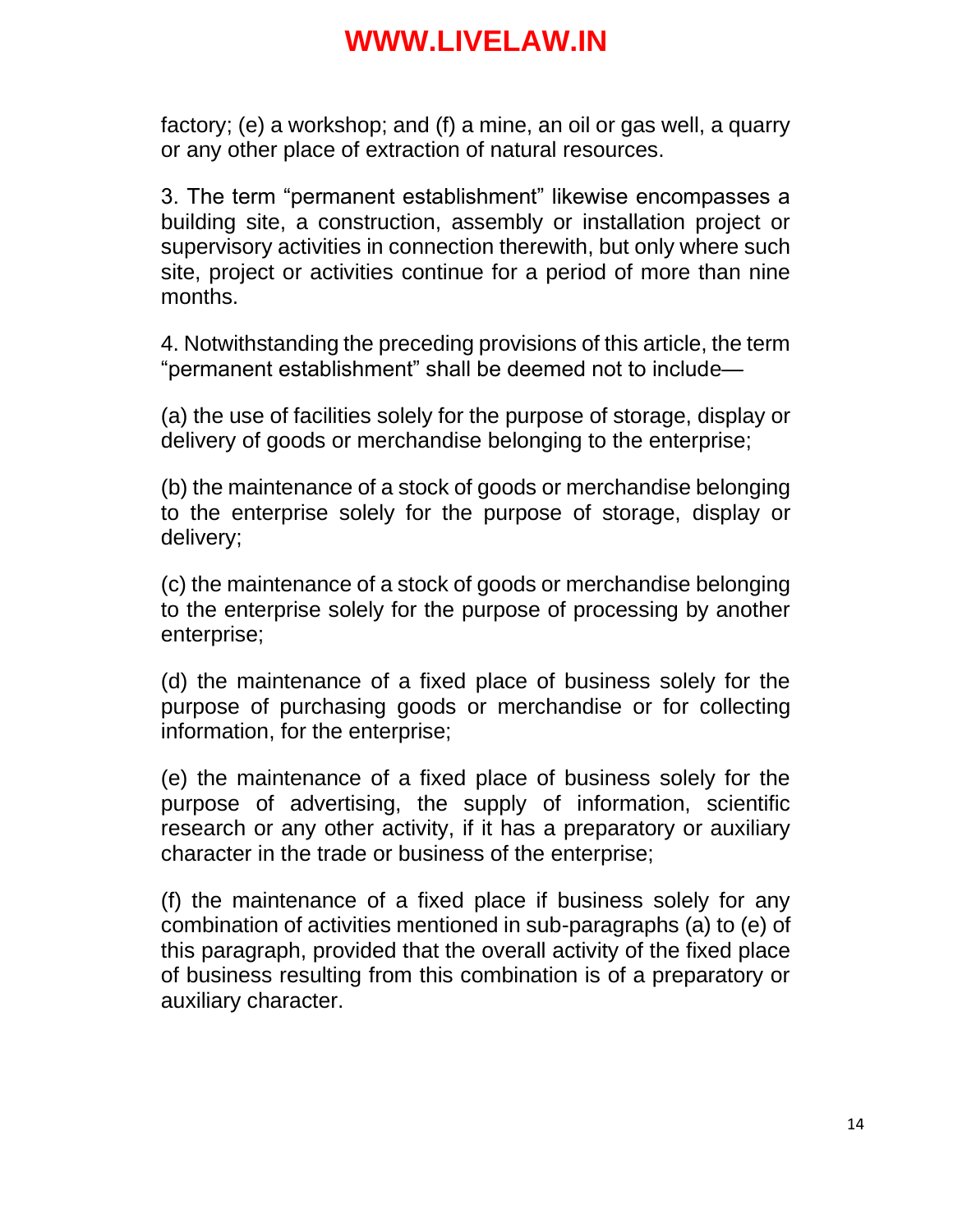16.Article 7(1) and 7(2) of the DTAA, which are also of some significance,

read as follows:

"ARTICLE 7 - Business profits –

1. The profits of an enterprise of a Contracting State shall be taxable only in that State unless the enterprise carries on business in the other Contracting State through a permanent establishment situated therein. If the enterprise carries on business as aforesaid the profits of the enterprise may be taxed in the other State but only so much of them as is attributable to that permanent establishment.

2. Subject to the provisions of paragraph (3), where an enterprise of a Contracting State carries on business in the other Contracting State through a permanent establishment situated therein, there shall in each Contracting State be attributed to that permanent establishment the profits which it might be expected to make if it were a distinct and separate enterprise engaged in the same or similar activities under the same or similar conditions and dealing wholly independently with the enterprise of which it is a permanent establishment."

17.Some of the judgments of this Court have dealt with similar double taxation avoidance treaty provisions and therefore need to be mentioned at this juncture. In **Morgan Stanley & Co. Inc.** (supra), the Double Taxation Avoidance Agreement (1990) between India and the United States of America was construed. The facts in that case made it clear that the Morgan Stanley Group is one of the world's largest diversifying financial services companies. Morgan Stanley and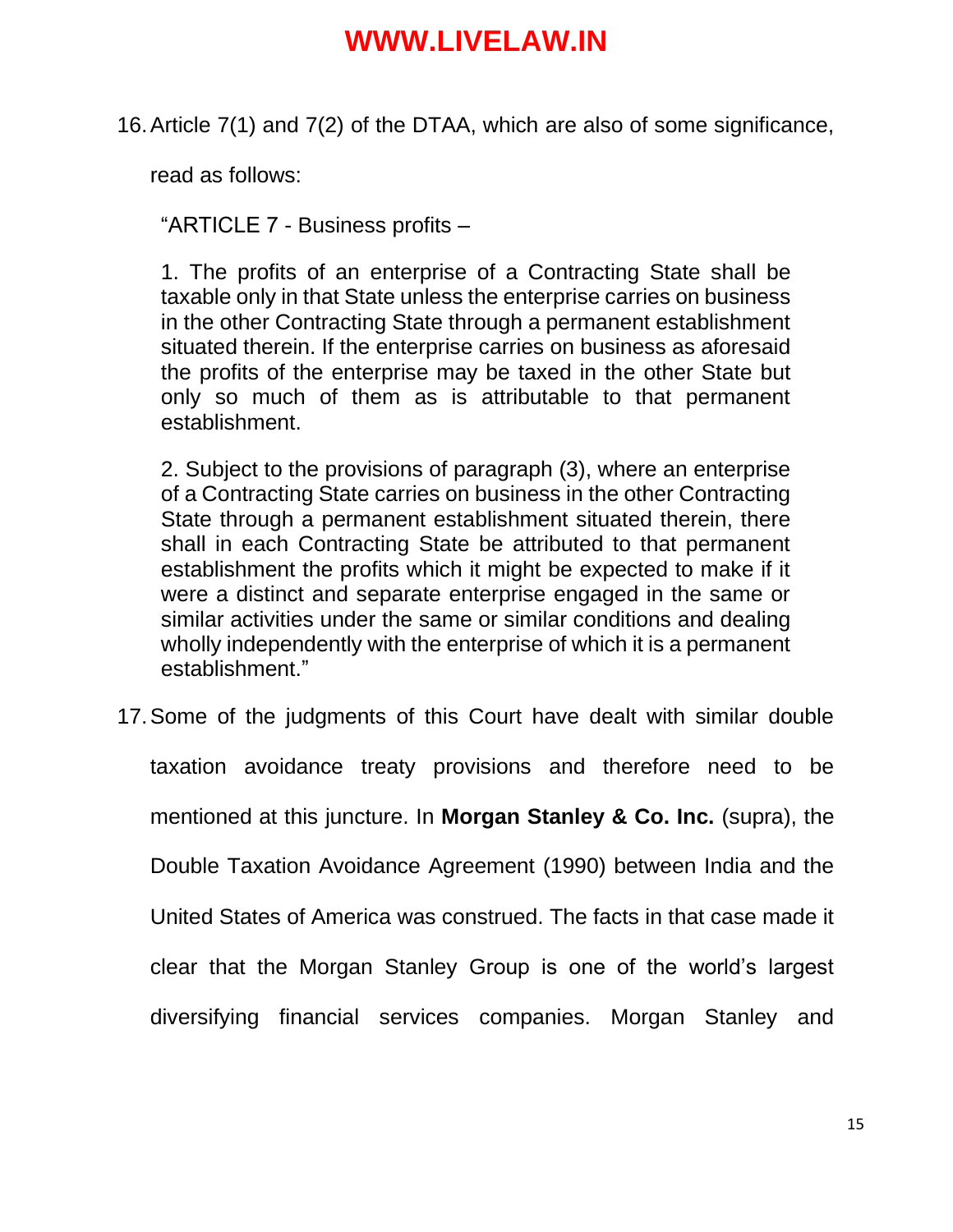Company, which is a part of the Morgan Stanley Group, is an investment bank engaged in the business of providing financial advisory services, corporate lending and securities underwriting. One of the group companies of Morgan Stanley Group, namely, Morgan Stanley Advantages Services Pvt. Ltd. ("**MSAS**") entered into an agreement for providing certain support services to Morgan Stanley and Company. MSAS, being an Indian Company, was set up to support the main office functions in equity and fixed income research, account reconciliation and providing IT enabled services such as back office operation, data processing and support centre to Morgan Stanley and Company. Tackling the question as to whether a "fixed place" permanent establishment existed on the facts of that case under Article 5 of the India-US treaty – which is similar to Article 5 of the present DTAA – this Court held:

"**10.** In our view, the second requirement of Article 5(1) of DTAA is not satisfied as regards back office functions. We have examined the terms of the Agreement along with the advance ruling application made by MSCo inviting AAR to give its ruling. It is clear from reading of the above Agreement/application that MSAS in India would be engaged in supporting the front office functions of MSCo in fixed income and equity research and in providing IT enabled services such as data processing support centre and technical services as also reconciliation of accounts. In order to decide whether a PE stood constituted one has to undertake what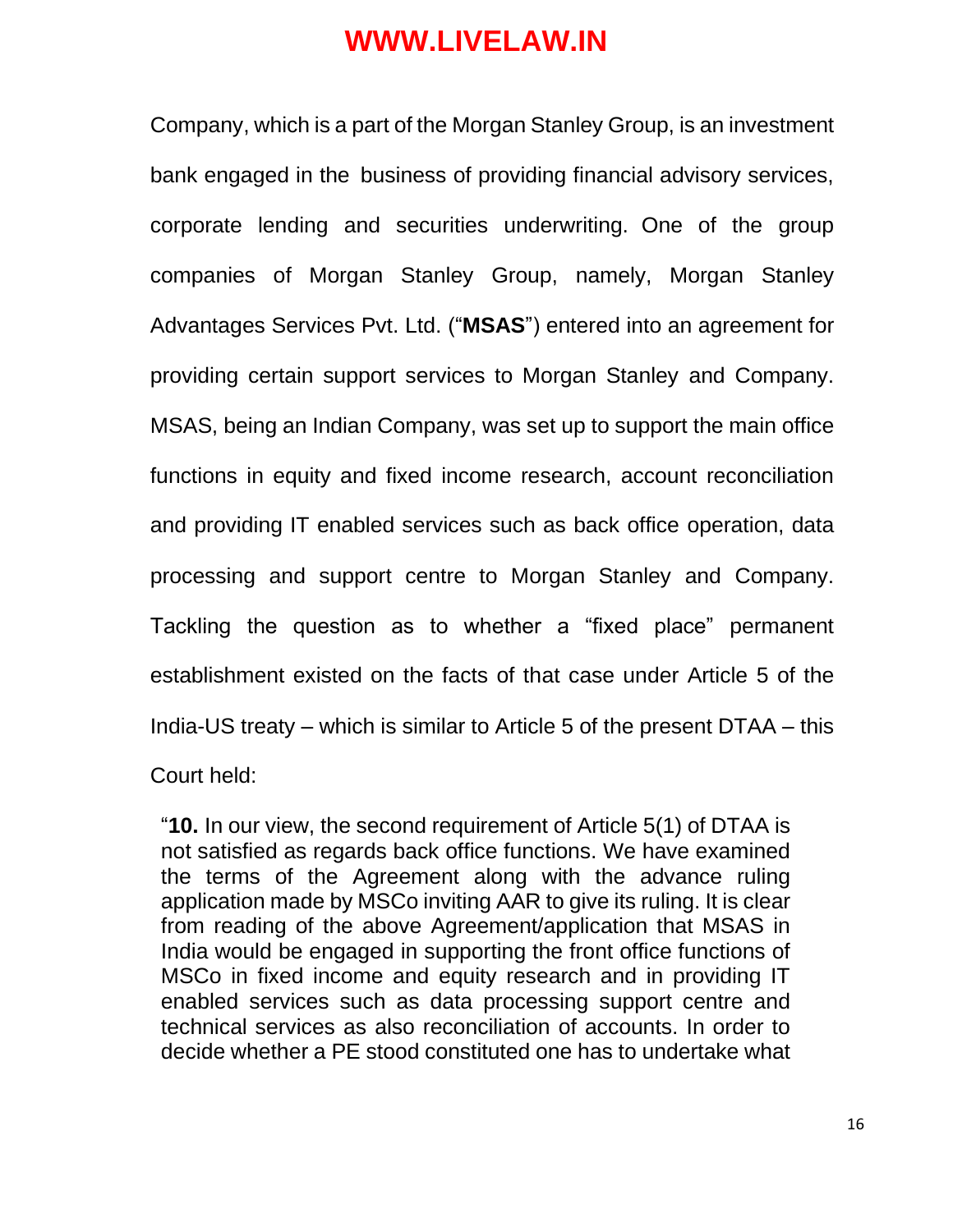is called as a functional and factual analysis of each of the activities to be undertaken by an establishment. It is from that point of view, we are in agreement with the ruling of AAR that in the present case Article 5(1) is not applicable as the said MSAS would be performing in India only back office operations. Therefore to the extent of the above back office functions the second part of Article 5(1) is not attracted.

#### *xxx xxx xxx*

**14.** There is one more aspect which needs to be discussed, namely, exclusion of PE under Article 5(3). Under Article 5(3)(*e*) activities which are preparatory or auxiliary in character which are carried out at a fixed place of business will not constitute a PE. Article 5(3) commences with a non obstante clause. It states that notwithstanding what is stated in Article 5(1) or under Article 5(2) the term PE shall not include maintenance of a fixed place of business solely for advertisement, scientific research or for activities which are preparatory or auxiliary in character. In the present case we are of the view that the abovementioned back office functions proposed to be performed by MSAS in India falls under Article 5(3)(*e*) of DTAA. Therefore, in our view in the present case MSAS would not constitute a fixed place PE under Article 5(1) of DTAA *as regards its back office operations*."

18.The Court then went on to hold that activities performed by stewards

who were deployed by the American Company to work in India as employees of the Indian company were so employed merely to protect the American companies' interests in a competitive world, by ensuring quality and confidentiality of services performed in India. It was therefore found that so far as stewardship was concerned, this activity would fall within Article 5(2)(l) of the US-India treaty, and therefore would be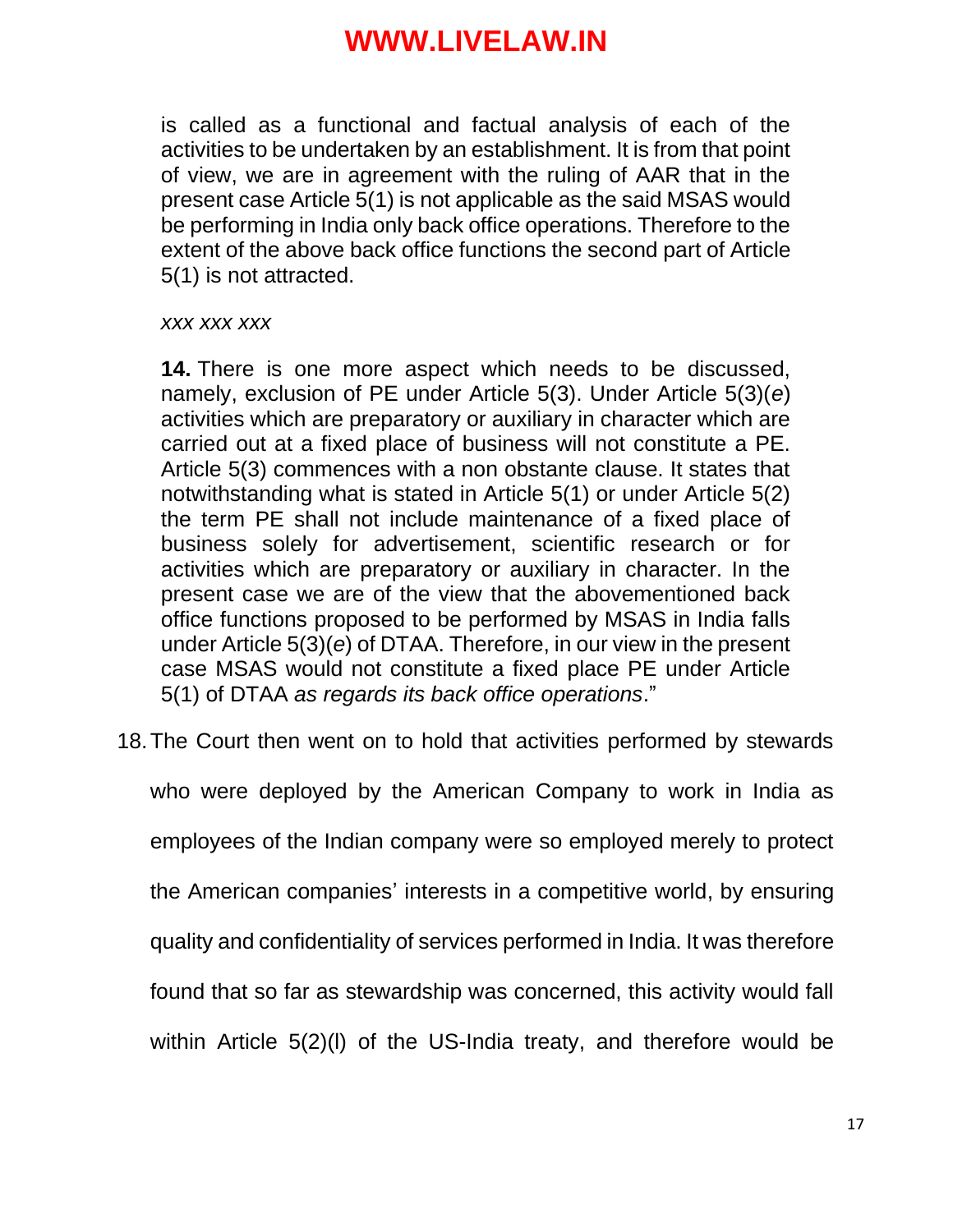outside the term "permanent establishment" as defined. On the deputation of certain employees of the American Company to work as employees of the Indian Company, it was found, however, that the American Company was rendering services through its employees to the Indian Company, as a result of which a "service" permanent establishment would stand established on this count.

19.The judgment in **Hyundai Heavy Industries Co. Ltd.** (supra) was heavily relied upon by Shri S. Ganesh and sought to be distinguished by Shri N. Venkataraman. The facts in **Hyundai Heavy Industries Co. Ltd.** (supra) made it clear that the turnkey contract entered into between Hyundai Heavy Industries Co. Ltd. and ONGC was divisible into two parts, and as a result the Court found:

"**16.** On reading Article 7 of the CADT, it is clear that the said Article is based on OECD Model Convention. Para (1) of Article 7 states the general rule that business profits of an enterprise of one contracting State may not be taxed by the other contracting State unless the enterprise carries on its business in the other contracting State through its PE. The said Para (1) further lays down that only so much of the profits (*sic* as is) attributable to the PE is taxable. Para (2) of Article 7 further lays down that the attributable profit can be determined by the apportionment of the total profits of the assessee to its various parts OR on the basis of an assumption that the PE is a distinct and separate enterprise having its own profits and distinct from GE.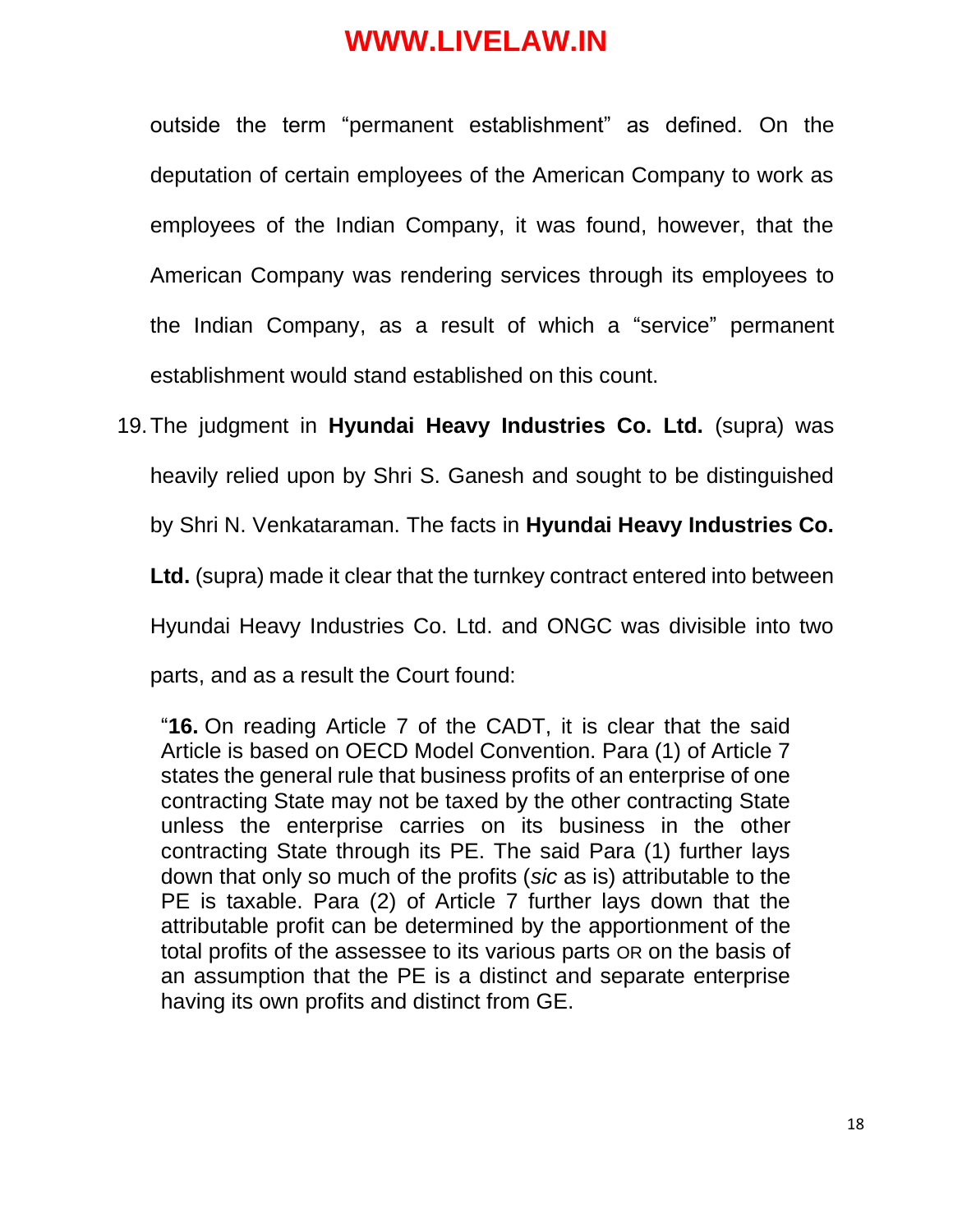**17.** Applying the above test to the facts of the present case, we find that profits earned by the Korean GE on supplies of fabricated platforms cannot be made attributable to its Indian PE as the installation PE came into existence only after the transaction stood materialised. The installation PE came into existence only on conclusion of the transaction giving rise to the supplies of the fabricated platforms. The installation PE emerged only after the contract with ONGC stood concluded. It emerged only after the fabricated platform was delivered in Korea to the agents of ONGC. Therefore, the profits on such supplies of fabricated platforms cannot be said to be attributable to the PE.

**18.** There is one more reason for coming to the aforestated conclusion. In terms of Para (1) of Article 7, the profits to be taxed in the source country were not the real profits but hypothetical profits which the PE would have earned if it was wholly independent of the GE. Therefore, even if we assume that the supplies were necessary for the purposes of installation (activity of the PE in India) and even if we assume that the supplies were an integral part, still no part of profits on such supplies can be attributed to the independent PE unless it is established by the Department that the supplies were not at arm's length price. No such taxability can arise in the present case as the sales were directly billed to the Indian customer (ONGC). No such taxability can also arise in the present case as there was no allegation made by the Department that the price at which billing was done for the supplies included any element for services rendered by the PE.

**19.** In the light of our above discussion, we are of the view that the profits that accrued to the Korean GE for the Korean operations were not taxable in India."

#### 20.In **Ishikawajma-Harima Heavy Industries Ltd. v. Director of Income**

**Tax, Mumbai**, (2007) 3 SCC 481, this Court went into a similar double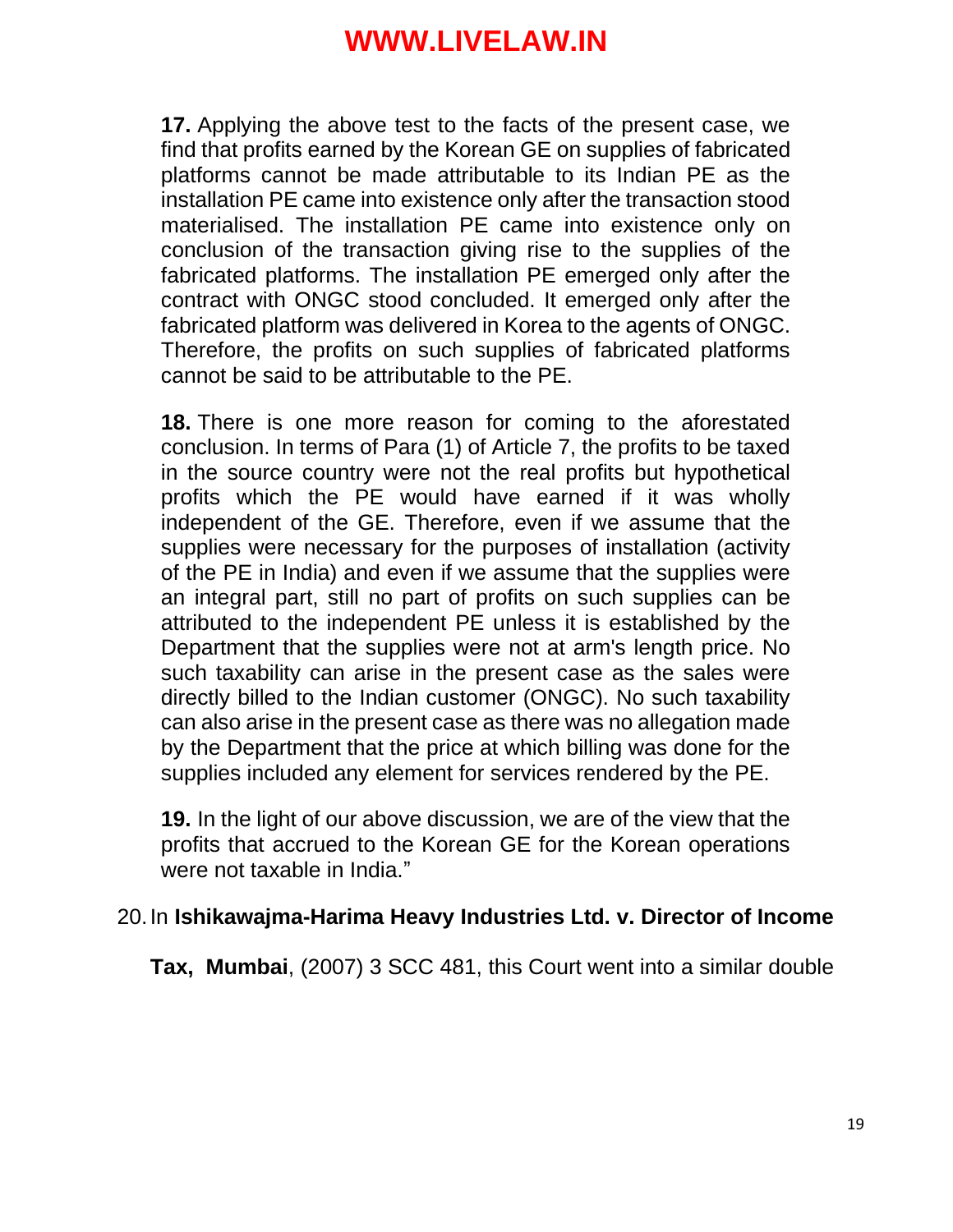taxation treaty agreement entered into between Japan and India, stating

as follows:

"**84.** The distinction between the *existence* of a business connection and the *income accruing or arising out of such* business connection is clear and explicit. In the present case, the permanent establishment's non-involvement in this transaction excludes it from being a part of the cause of the income itself, and thus there is no business connection.

**85.** Article 5.3 provides that a person is regarded as having a permanent establishment if he carries on construction and installation activities in a contracting State only if the said activities are carried out for more than six months. Para 6 of the Protocol to India-Japan Tax Treaty also provides that only income arising from activities wherein the permanent establishment has been involved can be said to be attributable to the permanent establishment. It gives rise to two questions, firstly, offshore services are rendered outside India; the permanent establishment would have no role to play in respect thereto in the earning of the said income. Secondly, entire services having been rendered outside India, the income arising therefrom cannot be attributable to the permanent establishment so as to bring within the charge of tax.

**86.** For attracting the taxing statute there has to be some activities through permanent establishment. If income arises without any activity of the permanent establishment, even under DTAA the taxation liability in respect of overseas services would not arise in India. Section 9 spells out the extent to which the income of nonresident would be liable to tax in India. Section 9 has a direct territorial nexus. Relief under a double taxation treaty having regard to the provisions contained in Section 90(2) of the Income Tax Act would arise only in the event a taxable income of the assessee arises in one contracting State on the basis of accrual of income in another contracting State on the basis of residence. Thus, if the appellant had income that accrued in India and is liable to tax because in its State all residents (*sic*) it was entitled to relief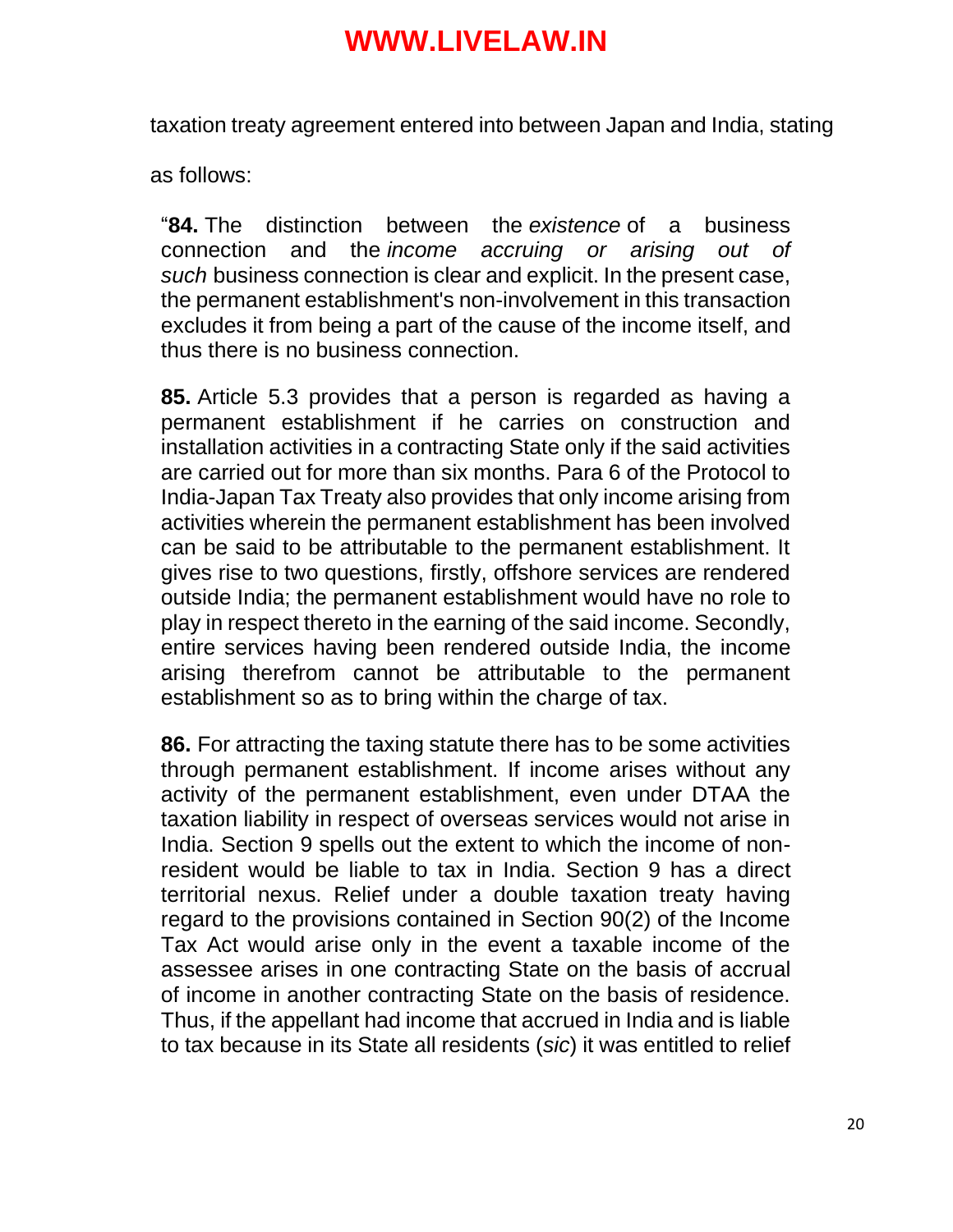from such double taxation payable in terms of Double Taxation Treaty. However, so far as accrual of income in India is concerned, taxability must be read in terms of Section 4(2) read with Section 9, whereupon the question of seeking assessment of such income in India on the basis of Double Taxation Treaty would arise.

**87.** In cases such as this, where different severable parts of the composite contract are performed in different places, the principle of apportionment can be applied, to determine which fiscal jurisdiction can tax that particular part of the transaction. This principle helps determine, where the territorial jurisdiction of a particular State lies, to determine its capacity to tax an event. Applying it to composite transactions which have some operations in one territory and some in others, it is essential to determine the taxability of various operations.

**88.** Therefore, in our opinion, the concepts of profits of business connection and permanent establishment should not be mixed up. Whereas business connection is relevant for the purpose of application of Section 9; the concept of permanent establishment is relevant for assessing the income of a non-resident under DTAA. There, however, may be a case where there can be overlapping of income; but we are not concerned with such a situation. The entire transaction having been completed on the high seas, the profits on sale did not arise in India, as has been contended by the appellant. Thus, having been excluded from the scope of taxation under the Act, the application of the Double Taxation Treaty would not arise. The Double Taxation Treaty, however, was taken recourse to by the appellant only by way of an alternate submission on income from services and not in relation to the tax of offshore supply of goods."

21.A recent judgment of this Court, namely, **E-Funds IT Solution Inc.**

(supra), concerned itself with the India-US Double Taxation Avoidance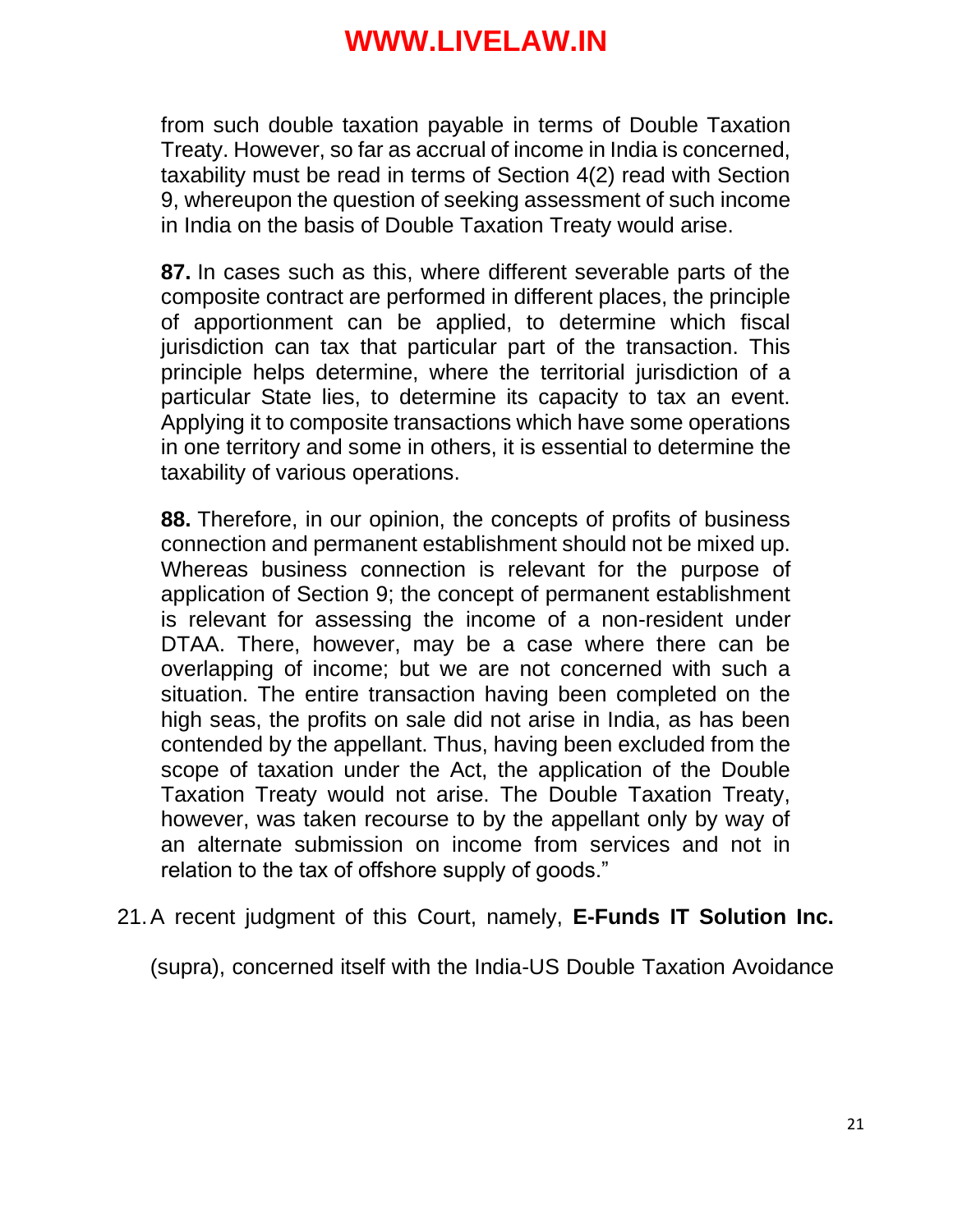Agreement with similar provisions. Dealing with what was referred to as

a "fixed place", permanent establishment, this Court held:

"**16.** The Income Tax Act, in particular Section 90 thereof, does not speak of the concept of a PE. This is a creation only of the DTAA. By virtue of Article 7(1) of the DTAA, the business income of companies which are incorporated in the US will be taxable only in the US, unless it is found that they were PEs in India, in which event their business income, to the extent to which it is attributable to such PEs, would be taxable in India. Article 5 of the DTAA set out hereinabove provides for three distinct types of PEs with which we are concerned in the present case: fixed place of business PE under Articles 5(1) and 5(2)(*a*) to 5(2)(*k*); service PE under Article 5(2)(*l*) and agency PE under Article 5(4). Specific and detailed criteria are set out in the aforesaid provisions in order to fulfil the conditions of these PEs existing in India. The burden of proving the fact that a foreign assessee has a PE in India and must, therefore, suffer tax from the business generated from such PE is initially on the Revenue. With these prefatory remarks, let us analyse whether the respondents can be brought within any of the sub-clauses of Article 5."

22.Dealing with 'support services' rendered by an Indian Company to

American Companies, it was held that the outsourcing of such services

to India would not amount to a fixed place permanent establishment

under Article 5 of the aforesaid treaty, as follows:

"**22.** This report would show that no part of the main business and revenue earning activity of the two American companies is carried on through a fixed business place in India which has been put at their disposal. It is clear from the above that the Indian company only renders support services which enable the assessees in turn to render services to their clients abroad. This outsourcing of work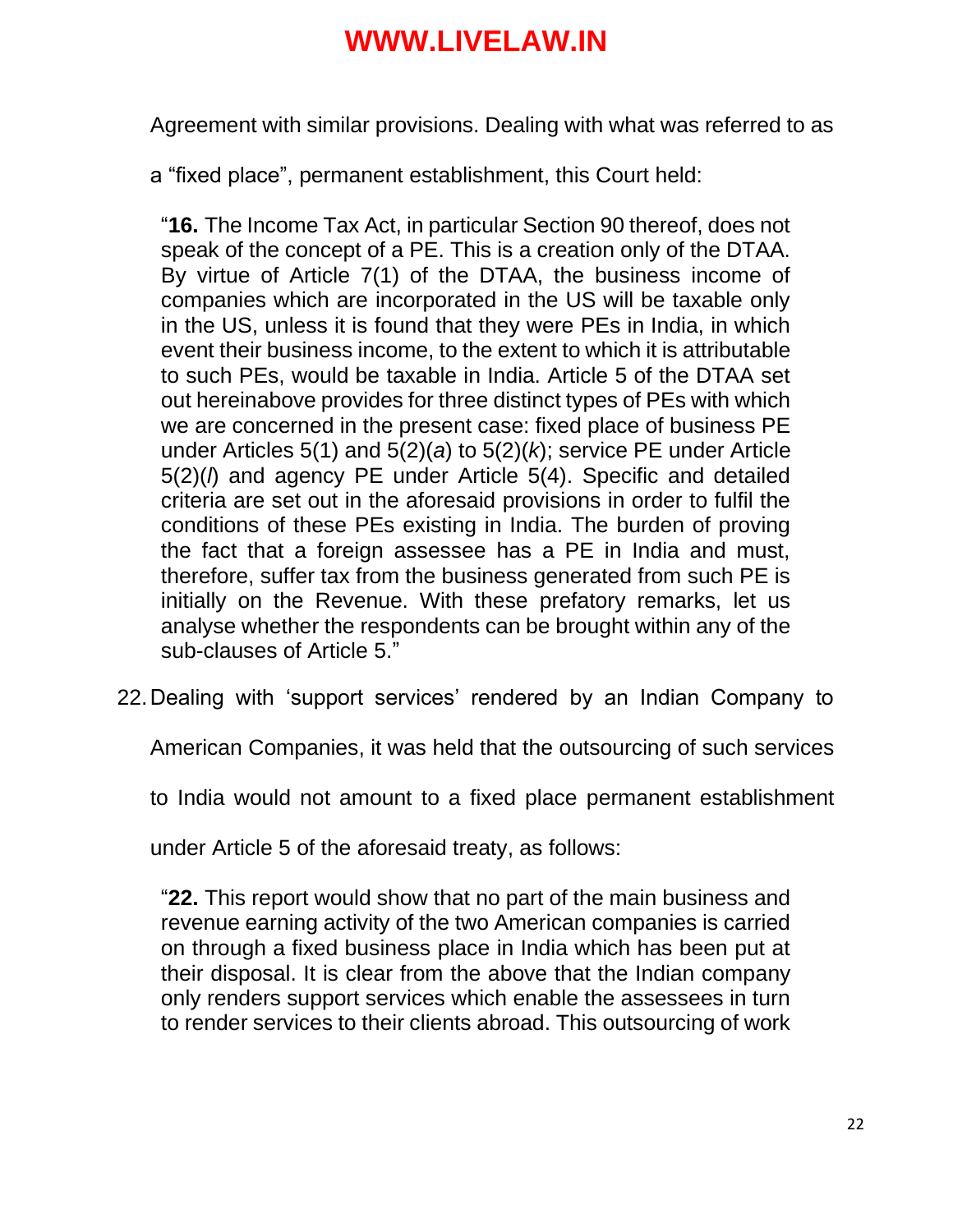to India would not give rise to a fixed place PE and the High Court judgment is, therefore, correct on this score."

- 23.A reading of the aforesaid judgments makes it clear that when it comes to "fixed place" permanent establishments under double taxation avoidance treaties, the condition precedent for applicability of Article 5(1) of the double taxation treaty and the ascertainment of a "permanent establishment" is that it should be an establishment "through which the business of an enterprise" is wholly or partly carried on. Further, the profits of the foreign enterprise are taxable only where the said enterprise carries on its core business through a permanent establishment. What is equally clear is that the maintenance of a fixed place of business which is of a preparatory or auxiliary character in the trade or business of the enterprise would not be considered to be a permanent establishment under Article 5. Also, it is only so much of the profits of the enterprise that may be taxed in the other State as is attributable to that permanent establishment.
- 24.At this stage, it is important to go into some of the documents that were relied upon by the ITAT. The application submitted by the Assessee to the RBI dated 24.04.2006 for opening a project office, reads as follows: "Letter dated 24th April 2006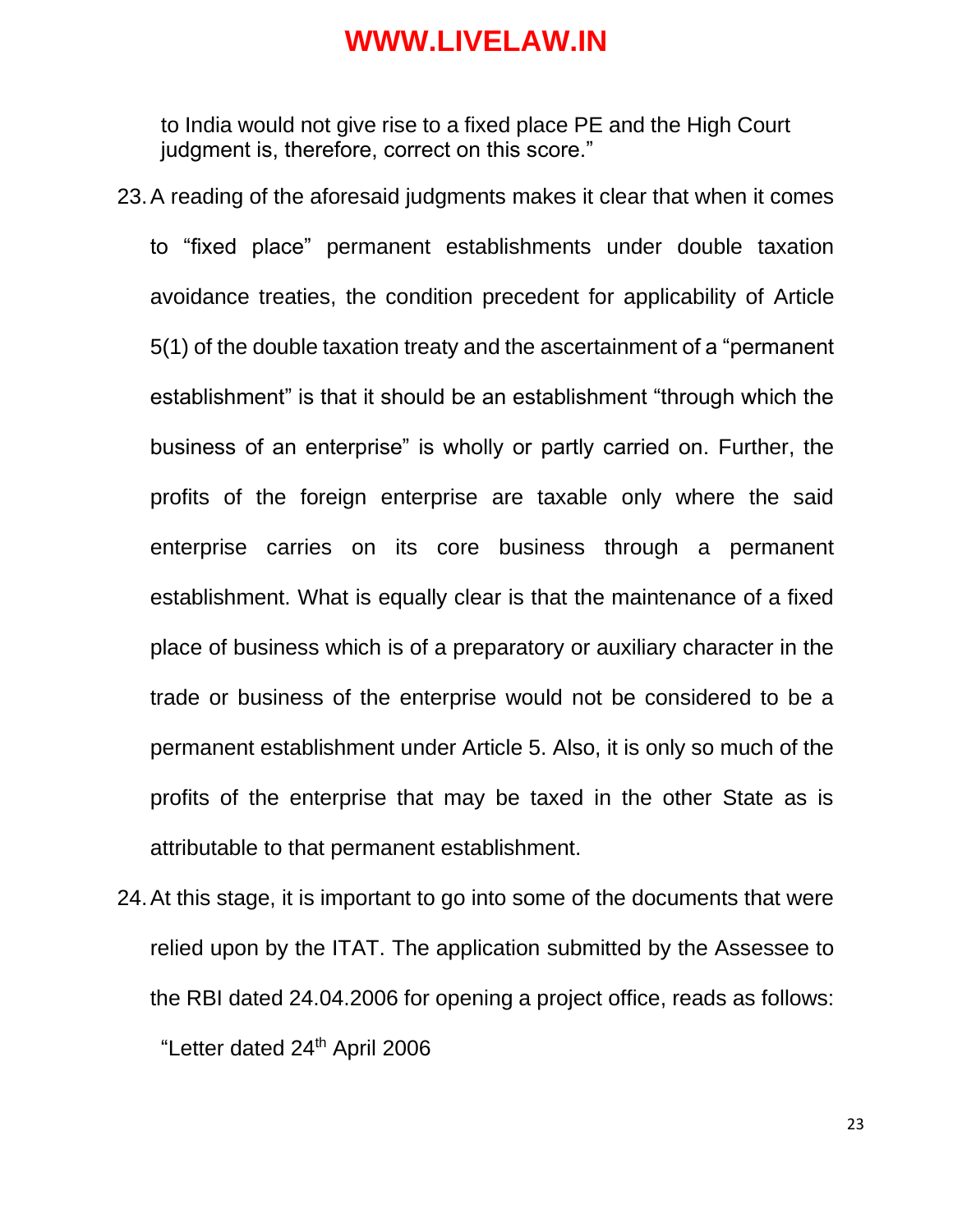General Manager Reserve Bank of India Regional Office Mumbai

Dear sir,

Re: M/s Samsung Heavy Industries Co. Ltd. (SHI) Application for Registration of Project Office

Our aforesaid client (SHI) has entered into contract with M/s Oil and Natural Gas Corporation Ltd. (ONGC) vide contract number MR/OW/MM/VED/O3/2005. Under the instructions of our abovereferred client, we have to enclose following documents in connection with Registration of Project office in India:

- 1. Letter dated (…) on the letter head of the company for the details of the project as Notification FEMA 95/2003- RB dated 2nd July, 2003 Foreign Exchange Management (Establishment in India of Branch or Office or other place of business) (Amendment) Regulations 2003 along with the copy of letter from ChoHung Bank for opening Bank account.
- 2. Copy of the POA in our favour and in favour of M/s Hemand Arora and Co., CA.
- 3. Certified copy of the POA in the name of the Mr. S.S. Park, who has signed the application.
- 4. Certified copy of the certificate of registration of the company in South Korea.
- 5. Certified copy of the notarised Board resolution for opening a Project office in India.
- 6. Certified copy of Extract of contract entered into by our client.

Kindly take the above documents on record. Please take on record our client's Project office and register the same. If you require any clarification, please let us know…"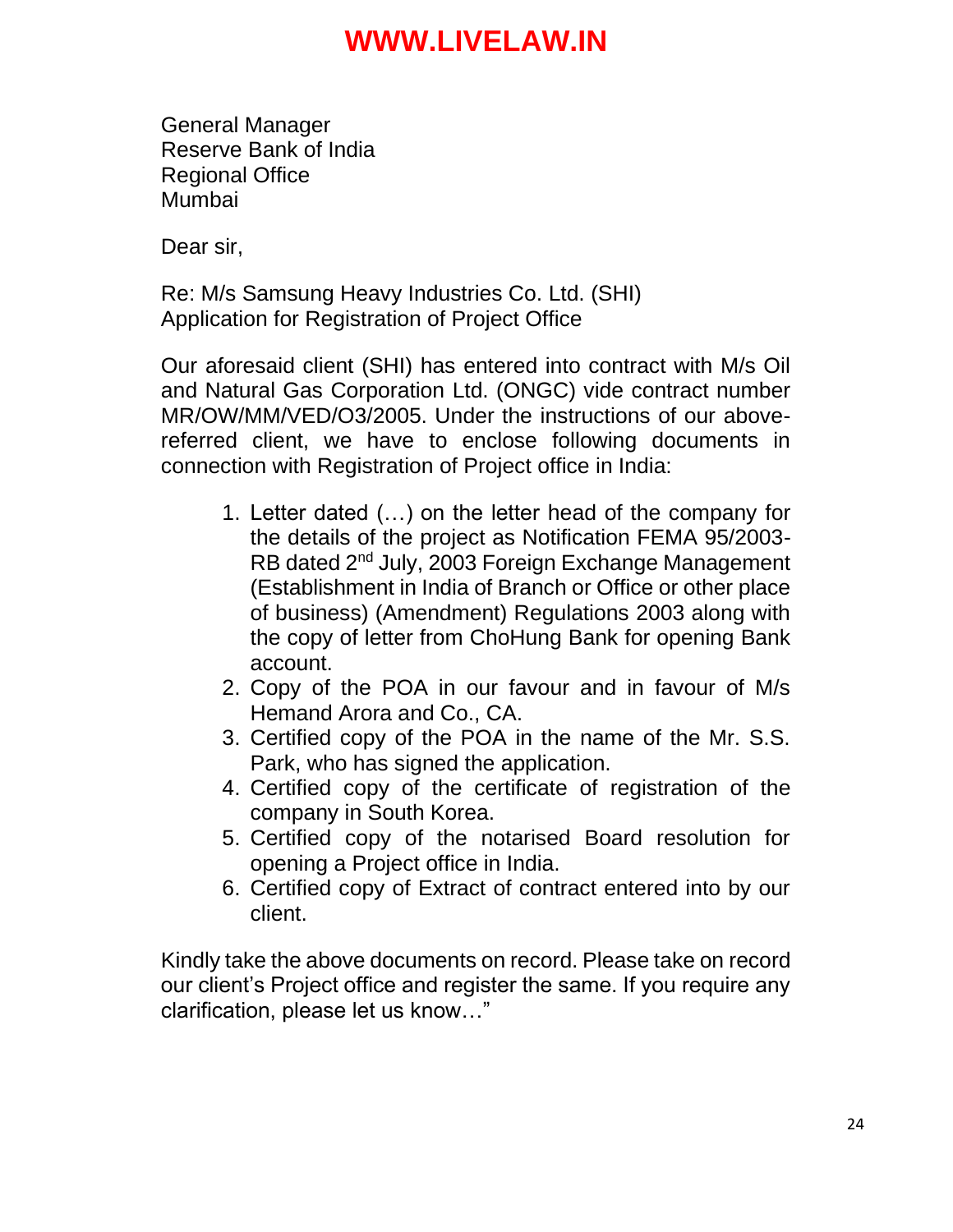25.The Board Resolution dated 03.04.2006 referred to in this letter reads

as follows:

"MINUTES OF BOARD OF DIRECTORS' MEETING OF SAMSUNG HEAVY INDUSTRIES CO. LTD.

A meeting of the Board of Directors of Samsung Heavy Industries Co. Ltd. (the "Company") was duly called and held on the  $3<sup>rd</sup>$  day of April 2006 at the office of the Company in Seoul the Republic of Korea, at which 3 of 3 Directors were present and acting throughout.

Jing Wan Kim, President and CEO of Samsung Heavy Industries Co. Ltd. announced that the notice of meeting was duly given to all Directors and a quorum was present and the meeting was duly called to order and held.

#### RESOLVED:

- 1. That the Company hereby open one project office in Mumbai, India for coordination and execution of Vasai East Development Project for Oil and Natural Gas Corporation Limited ("ONGC"), India.
- 2. That the Company hereby does make and constitute Mr. Sangsoon Park Yard General Manager of the Company, as the Company's true and lawful representative with full power and authority for the purpose of establishing a project office and coordinating and executing delivery of documents in connection with construction of offshore platform modification of existing facilities for ONGC above.

IN WITNESS WHEREOF, the President and Directors present at the meeting have hereunto affixed their names and seals on this 3<sup>rd</sup> day of April 2006.

Sd/-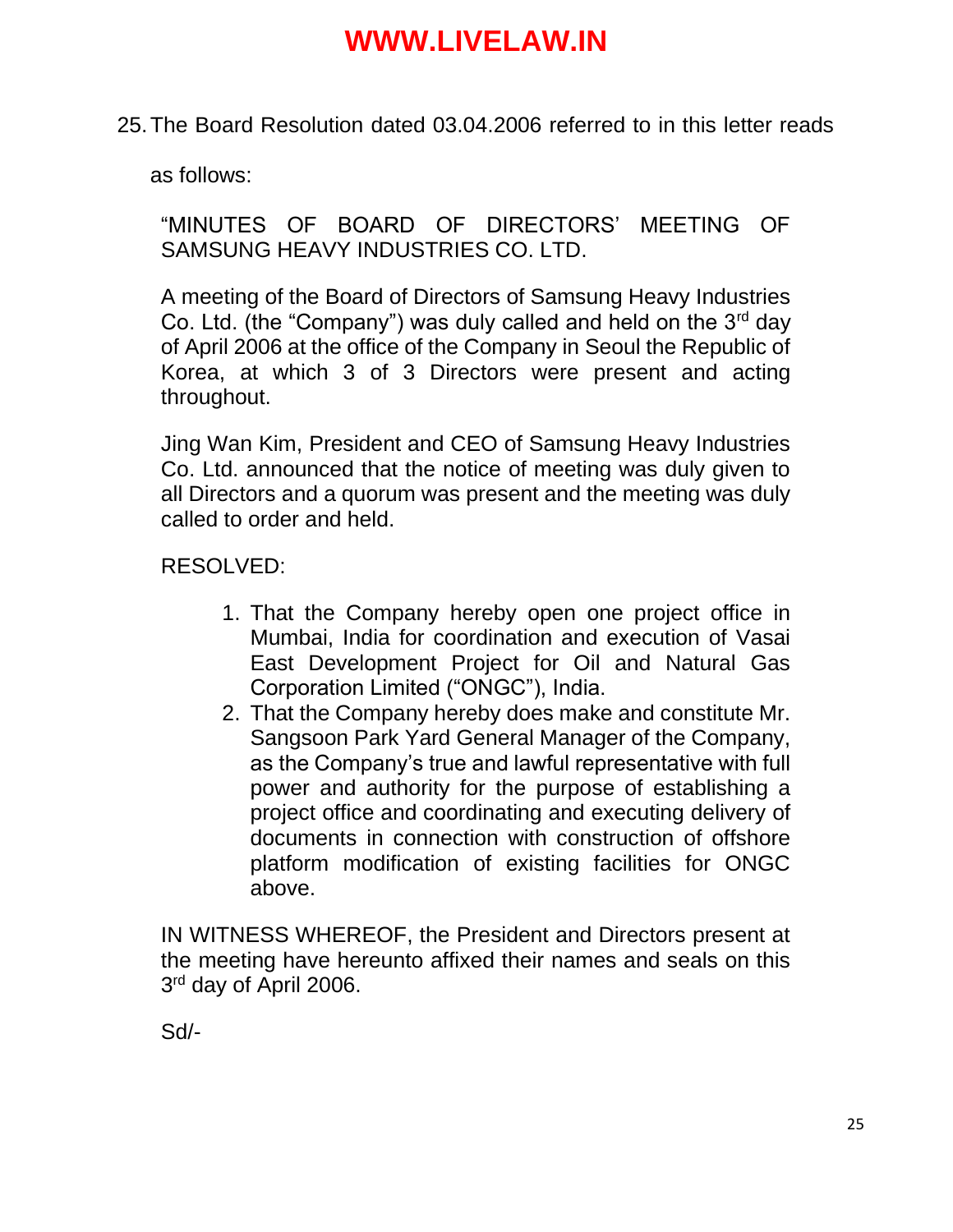Samsung Heavy Industries Co., Ltd. President and CEO Jing Wan Kim"

26.Based on the letter given to RBI which contained this resolution, the RBI

approval dated 24.05.2006 reads as follows:

"FEO, Mumbai CAD/080/04.02.2001/05-06

24th May, 2006

M/s Davesh K. Shah and Co., Chartered Accountants, 106, Banaji House, 361, Dr. D.N. Road, Flora Fountain, Mumbai 400 001.

Dear sirs,

Registration of Project Office – M/s Samsung Heavy Industries Co. Ltd. (SHI)

Please refer to your letter dated 24<sup>th</sup> April, 2006 on the captioned subject. In this connection, we advise having noted a Project Office in India in terms of provision contained in AP (Dir Series) Circular No.37 dated 15<sup>th</sup> November 2003."

27.A reading of the Board Resolution would show that the Project Office

was established to coordinate and execute "delivery documents in

connection with construction of offshore platform modification of existing

facilities for ONGC". Unfortunately, the ITAT relied upon only the first

paragraph of the Board Resolution, and then jumped to the conclusion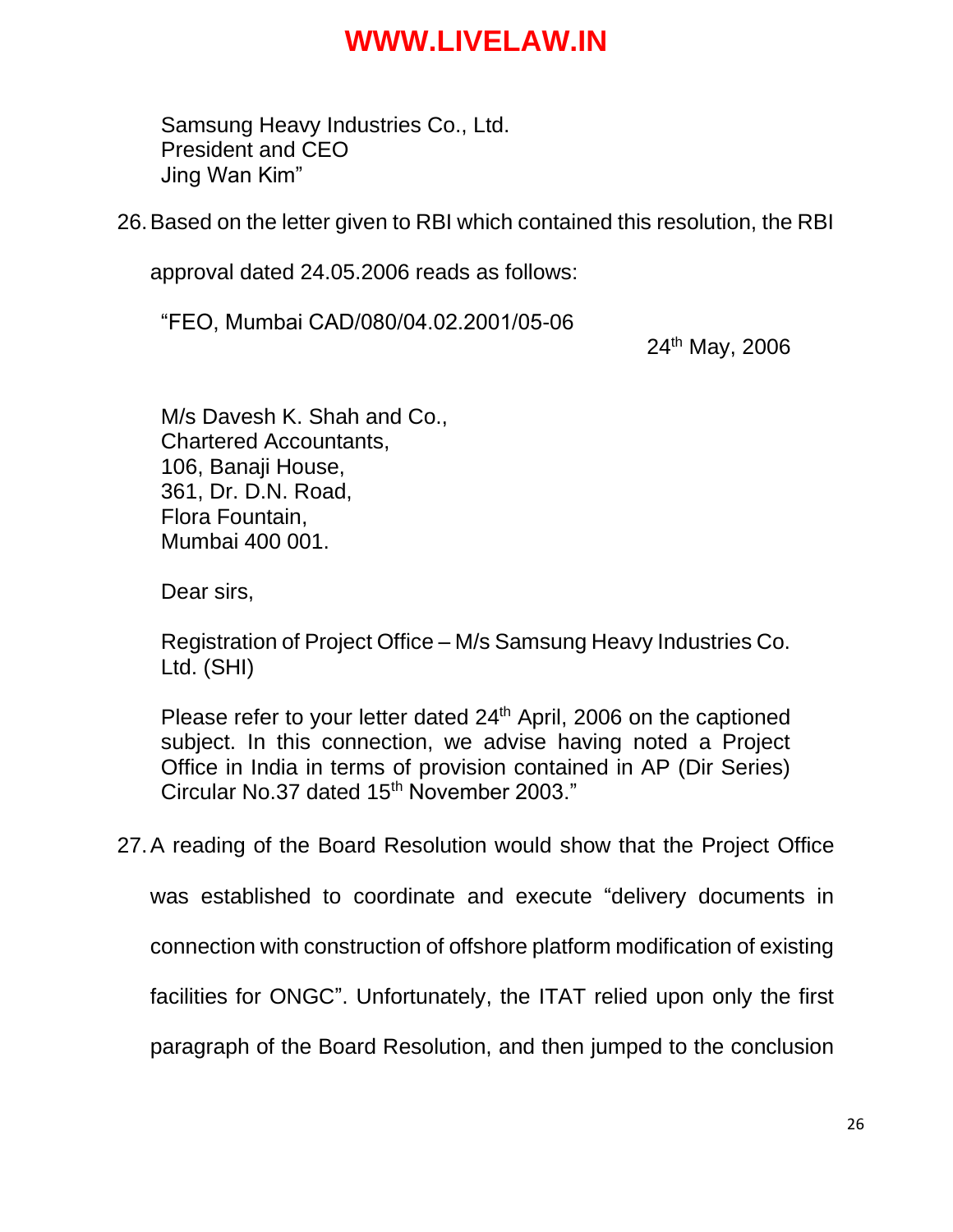that the Mumbai office was for coordination and execution of the project itself. The finding, therefore, that the Mumbai office was not a mere liaison office, but was involved in the core activity of execution of the project itself is therefore clearly perverse. Equally, when it was pointed out that the accounts of the Mumbai office showed that no expenditure relating to the execution of the contract was incurred, the ITAT rejected the argument, stating that as accounts are in the hands of the Assessee, the mere mode of maintaining accounts alone cannot determine the character of permanent establishment. This is another perverse finding which is set aside. Equally the finding that the onus is on the Assessee and not on the Tax Authorities to first show that the project office at Mumbai is a permanent establishment is again in the teeth of our judgment in **E-Funds IT Solution Inc.** (supra).

28.Though it was pointed out to the ITAT that there were only two persons working in the Mumbai office, neither of whom was qualified to perform any core activity of the Assessee, the ITAT chose to ignore the same. This being the case, it is clear, therefore, that no permanent establishment has been set up within the meaning of Article 5(1) of the DTAA, as the Mumbai Project Office cannot be said to be a fixed place